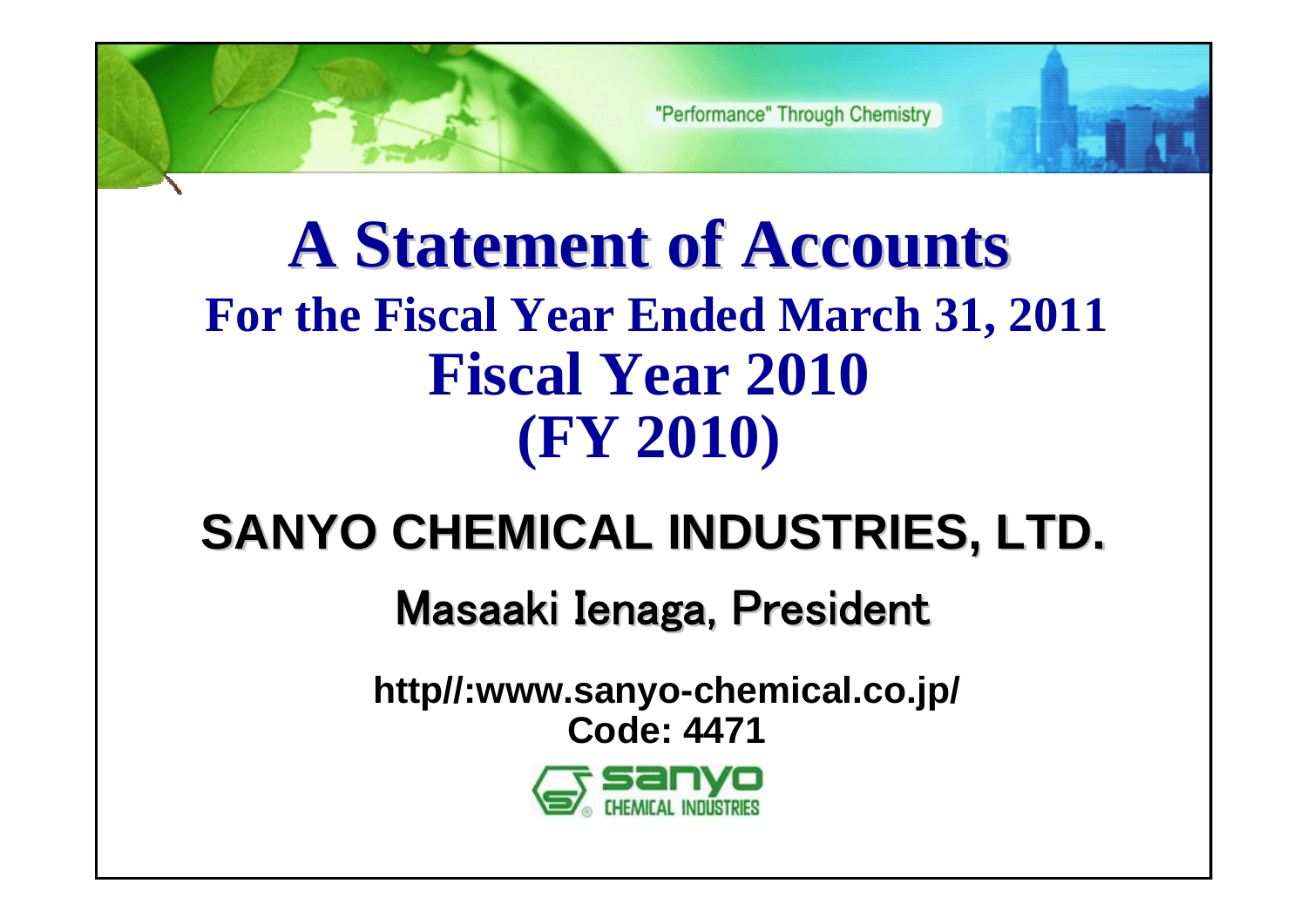

#### **<Notice>**

**Yen amounts described in this presentation material are rounded down. Ratios described in this presentation material are rounded off.**

**<Cautionary Statement with Respect to Forward-Looking Statement> This presentation material contains projections based on the assumptions, forward-looking statements and plans about the future of Sanyo Chemical Industries, Ltd. as of May 10, 2011. Actual performance results may vary significantly due to a variety of factors affecting the sphere of business that include but are not limited to: the world economy, competitive position, and fluctuations in the exchange rate, raw material costs, and others.** 

| <b>Please Contact</b>           |                             |
|---------------------------------|-----------------------------|
| <b>Public Relations Dept.</b>   |                             |
| Sanyo Chemical Industries, Ltd. |                             |
| TEL                             | +81-75-541-4312             |
| <b>FAX</b>                      | +81-75-551-2557             |
| E-mail                          | pr-group@sanyo-chemical.com |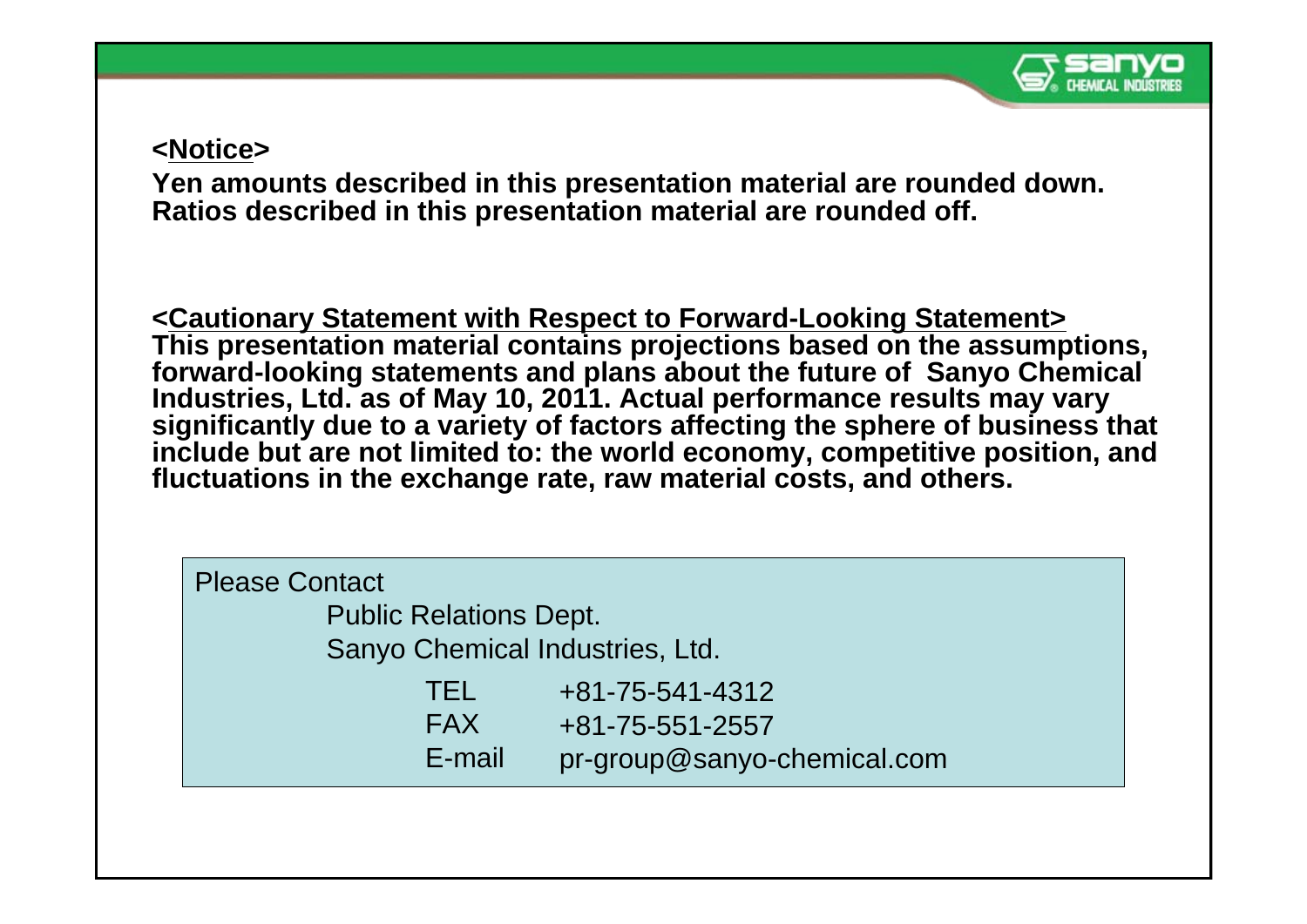

**Ibaraki Prefecture Ibaraki Prefecture**

**Kashima Factory**

## **Effect of the Great East Japan Earthquake**

Kashima Factory (Kamisu, Ibaraki)

### **<Damage to the Kashima Factory> <Damage to the Kashima Factory>**

- ●**No personal injury No personal injury**
- $\bullet$  **Partial damage to production facilities overall**
- ●**Utilities such as electricity, etc. stopped Utilities such as electricity, etc. stopped**



**At the beginning of April At the beginning of April, full -scale production scale production**  resumed; the Factory also operated at full **capacity over the May holiday period capacity over the May holiday period**

#### **<Damage due to disaster recorded as an <Damage due to disaster recorded as an extraordinary loss> extraordinary loss>**

**(i) Damaged facility repair (i) facility repair and inspection costs: and inspection costs: ¥110 million** (ii) Loss on valuation of damaged inventories: ¥120 million **(iii) Fixed manufacturing costs during the period the Kashima ring the period the Kashima Factory was closed: Factory closed: ¥130 million**

### **Total loss recorded: Total loss recorded: ¥370 million 0 million**

**<Major production items> <Major production items>**

●**Polyester beads (PEB) used as a core** 

**component of polymerization toners component of polymerization toners**

- ●**Toner resins Toner resins**
- ●**Lubricating oil additives Lubricating oil additives**
- ●**Permanent antistatic agents Permanent antistatic agents**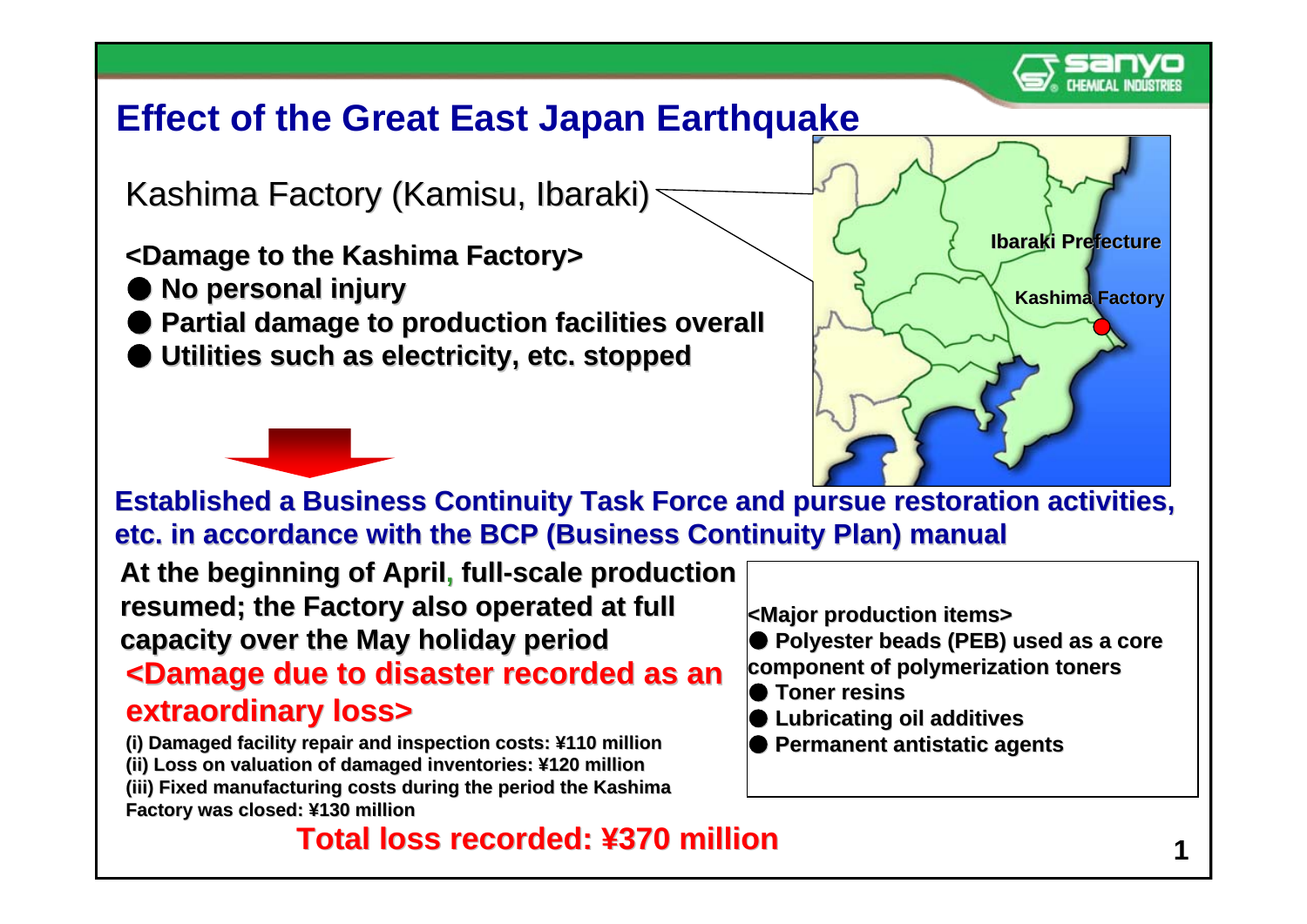

# **Corporate Data**

## Date of Establishment: November 1, 1949 **Head Office: Higashiyama Head Office: Higashiyama -ku, Kyoto ku, Kyoto Capital: Capital: ¥13,051 million 13,051 million**

## **Major Shareholders as of March 31, 2011:**

**Toyota Tsusho Corporation (19.4%) Toray Industries, Inc. (17.3%) Toray Industries, Inc. (17.3%) Nippon Shokubai Co., Ltd. (5.0%) Nippon Shokubai Co., Ltd. (5.0%) JX Holdings, Inc. (4. JX Holdings, Inc. (4. 8%)**

## **Domestic Sales & Marketing Offices:**

Tokyo, Osaka, Nagoya, Hiroshima, Fukuoka, Toyama

## **Domestic Factories:**

**Nagoya, Nagoya, Kinuura Kinuura, Kashima, Kyoto, Kawasaki (San Chemical) , Kashima, Kyoto, Kawasaki (San Chemical)**

## **Consolidated Number of Employees: Consolidated Number of Employees:**

**1, 766as of March 31, 2011 as of March 31, 2011**

## **Line of Business: Line of Business:**

Manufacture & sales of approx. 3,000 types of **performance chemicals performance chemicals**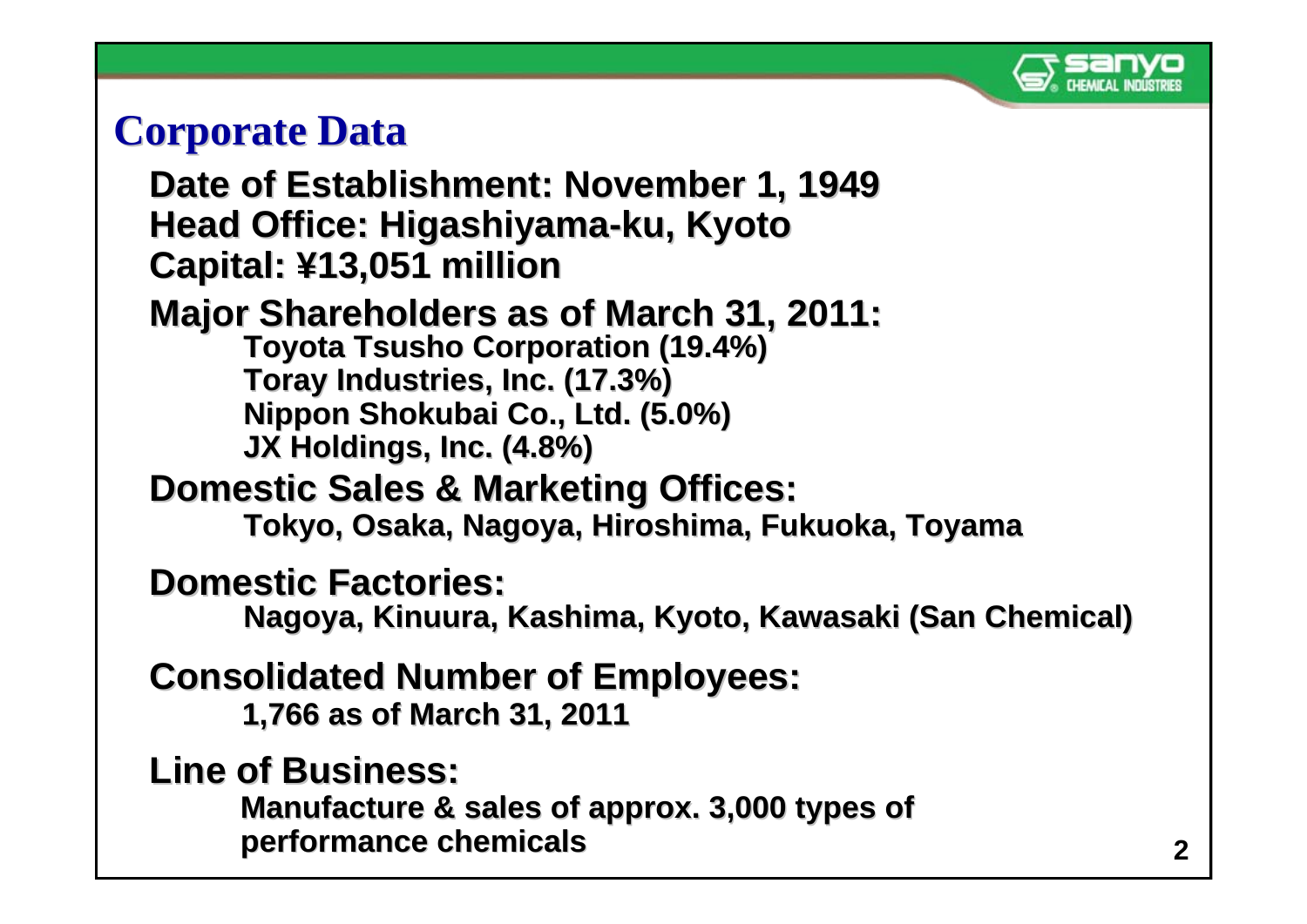

**3**

# **Principal Products by Product Group**

| Class.                                                               | Sub-category                       | <b>Principal products</b>                                                                                                                                                                                                                                                                    |  |  |  |  |
|----------------------------------------------------------------------|------------------------------------|----------------------------------------------------------------------------------------------------------------------------------------------------------------------------------------------------------------------------------------------------------------------------------------------|--|--|--|--|
| <b>Toiletries</b>                                                    | <b>Toiletries</b>                  | Surfactants for Detergents, Surfactants for Hair Care Products,                                                                                                                                                                                                                              |  |  |  |  |
| & Health<br>Care                                                     | <b>Health Care</b>                 | Superabsorbent Polymers (SAP), Base Materials for Pharmaceuticals,<br>Germicides/Disinfectants, EIA Diagnostic Reagents,<br><b>Potting Resins for Artificial Kidneys</b>                                                                                                                     |  |  |  |  |
|                                                                      | <b>Petroleum &amp; Automotives</b> | Polyurethane Beads for Interior Parts of Automobiles,<br>Raw Materials for Polyurethane Foams (PPG), Lubricating Oil Additives,<br>Additives for Fuel Oils, Water-Soluble Cutting Fluids, CFC-Free Cleaning Agents,<br>Base Materials for Synthetic Lubricants, Paste resin for design model |  |  |  |  |
| <b>Plastics &amp;</b><br><b>Textiles</b>                             | <b>Plastics</b>                    | Permanent Antistatic Agents, Pigment Dispersants, Resin Modifiers,<br>Base Materials for Polyurethane Elastomers, Paint Resins,<br><b>Chemical Boards for Models</b>                                                                                                                         |  |  |  |  |
|                                                                      | <b>Textiles</b>                    | Agents for Textile Manufacturing, Agents for Fiberglass,<br>Polyurethane Resins for Synthetic Leather                                                                                                                                                                                        |  |  |  |  |
| Information                                                          | Information                        | Polyester Beads Used as a Core Component of Polymerization Toners,<br><b>Toner Resins</b>                                                                                                                                                                                                    |  |  |  |  |
| & Electrics<br>/Electronics                                          | <b>Electrics</b><br>/Electronics   | UV/EB Curing Resins, Electrolytes for Aluminum Electrolytic Capacitors,<br>Electrolytes for Electric Double-Layer Capacitors,<br><b>Processing Agents for Semiconductors</b>                                                                                                                 |  |  |  |  |
| <b>Environmental Protection,</b><br><b>Construction &amp; Others</b> |                                    | Polymer Flocculants, Polyurethane for Heat-Insulating Materials (PPG),<br><b>Slurry Agents, Reactive Hot-Melt Adhesives</b>                                                                                                                                                                  |  |  |  |  |

**(Note)** Sanyo Chemical has changed the description of the "Machinery & Automotives" reporting segment to "Petroleum & Automotives" to better express the actual nature of the business. This change is a change in description only and there has been no change to the products included in the segment.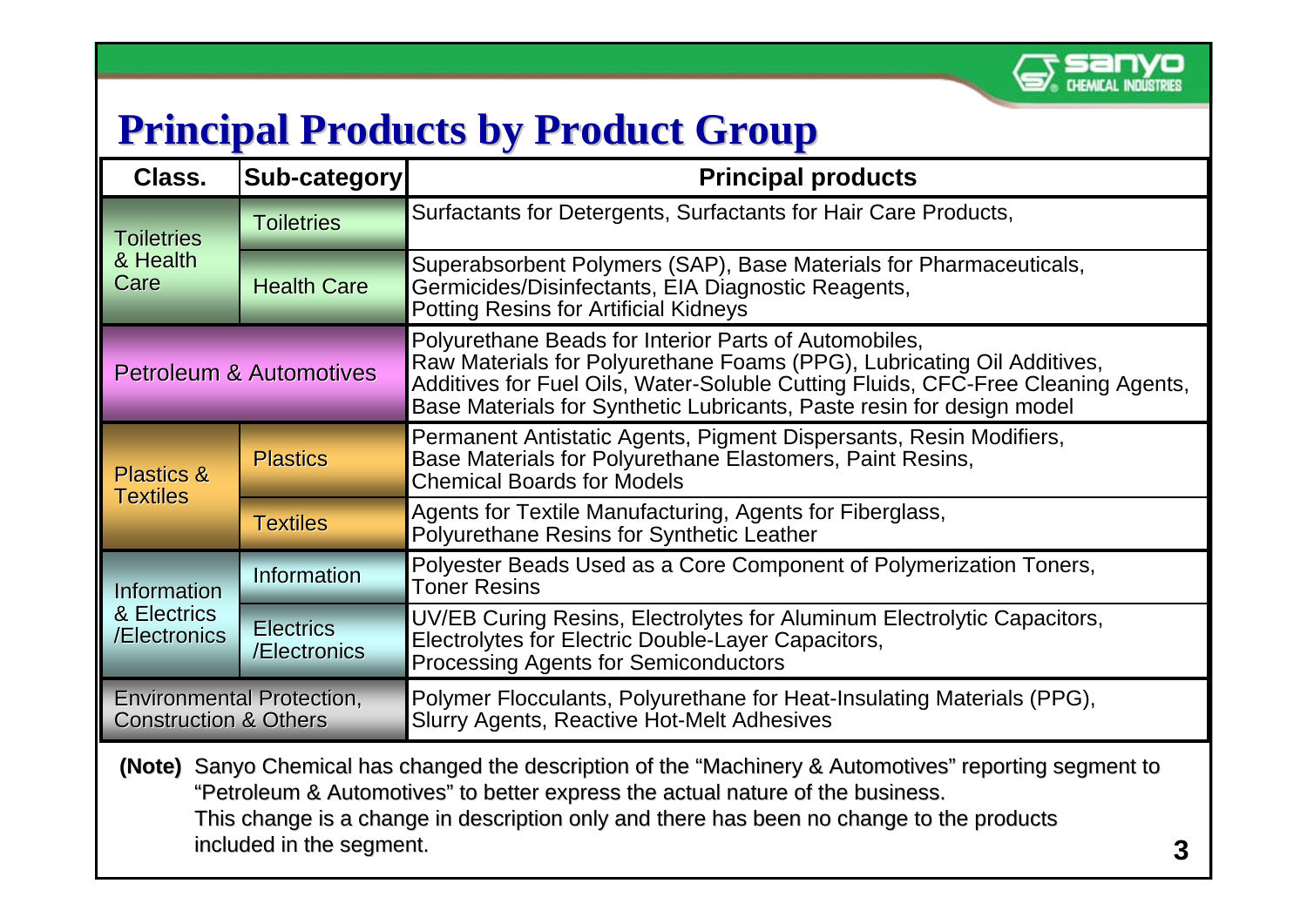

# **Proportion of Net Sales by Product Group**

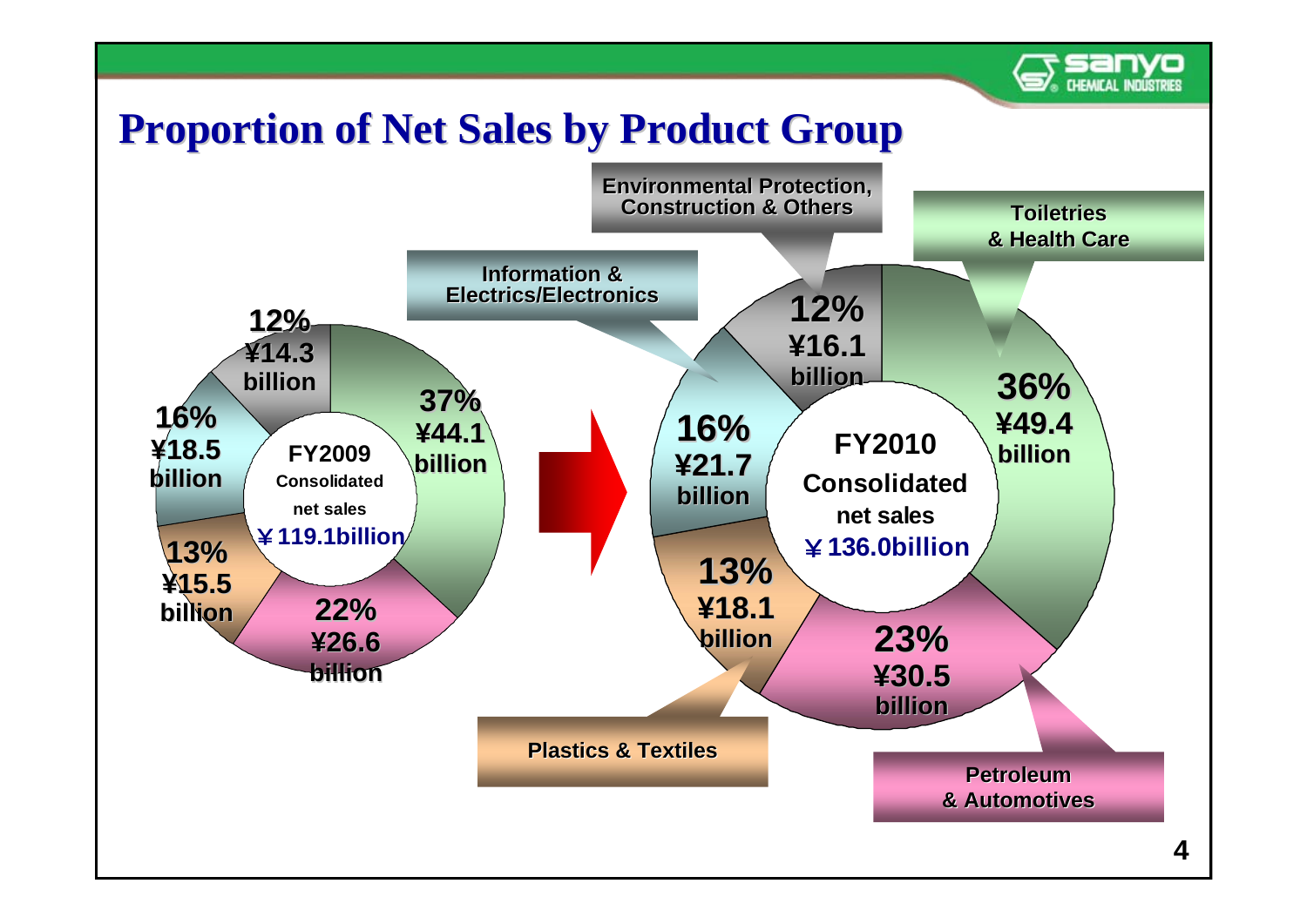

# **Sanyo Chemical Group**

![](_page_6_Figure_2.jpeg)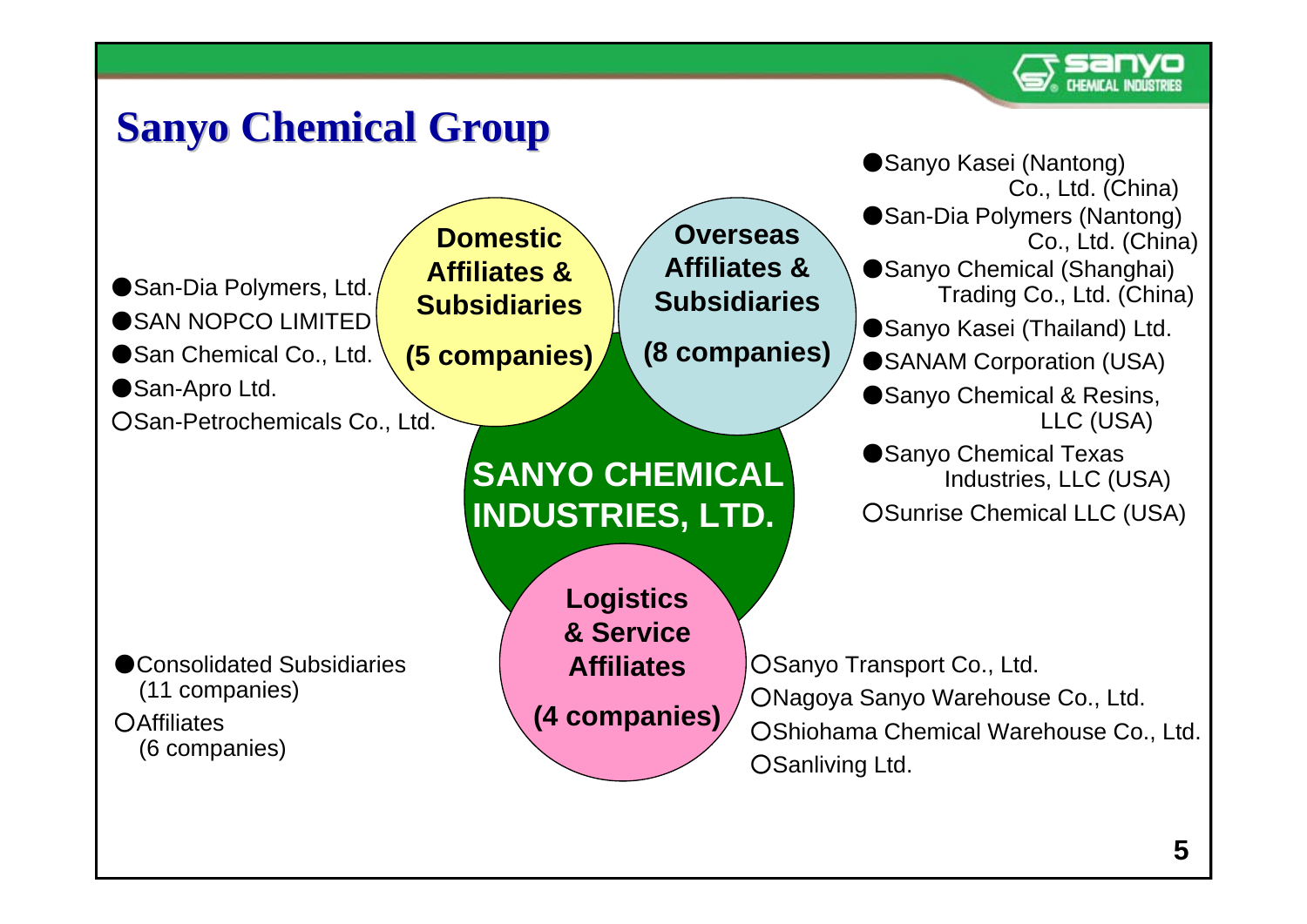![](_page_7_Picture_0.jpeg)

# **Domestic Consolidated Subsidiaries (4 companies) Domestic Consolidated Subsidiaries (4 companies)**

| <b>Company name</b>           | Abbr.      | <b>Equity ownership</b>                                                   |            | <b>Line of business</b>                                                                               |
|-------------------------------|------------|---------------------------------------------------------------------------|------------|-------------------------------------------------------------------------------------------------------|
| <b>San-Dia Polymers, Ltd.</b> | <b>SDP</b> | <b>Sanyo Chemical</b><br>Mitsubishi Chemical                              |            | 60% Manufacture & sales of<br>40% superabsorbent polymers                                             |
| <b>SAN NOPCO LIMITED</b>      | <b>SNL</b> | <b>Sanyo Chemical</b>                                                     |            | 100% Manufacture & sales of surfactants                                                               |
| <b>San Chemical Co., Ltd.</b> |            | <b>Sanyo Chemical</b><br><b>SCC</b> JX Nippon Oil &<br>Energy Corporation | 50%<br>50% | Manufacture of raw materials for<br>polyurethane foam                                                 |
| <b>San-Apro Ltd.</b>          | <b>SA</b>  | <b>Sanyo Chemical</b><br>Air-Products                                     |            | 50% Manufacture & sales of curing<br>50% accelerators for epoxy resins, and<br>50% urethane catalysts |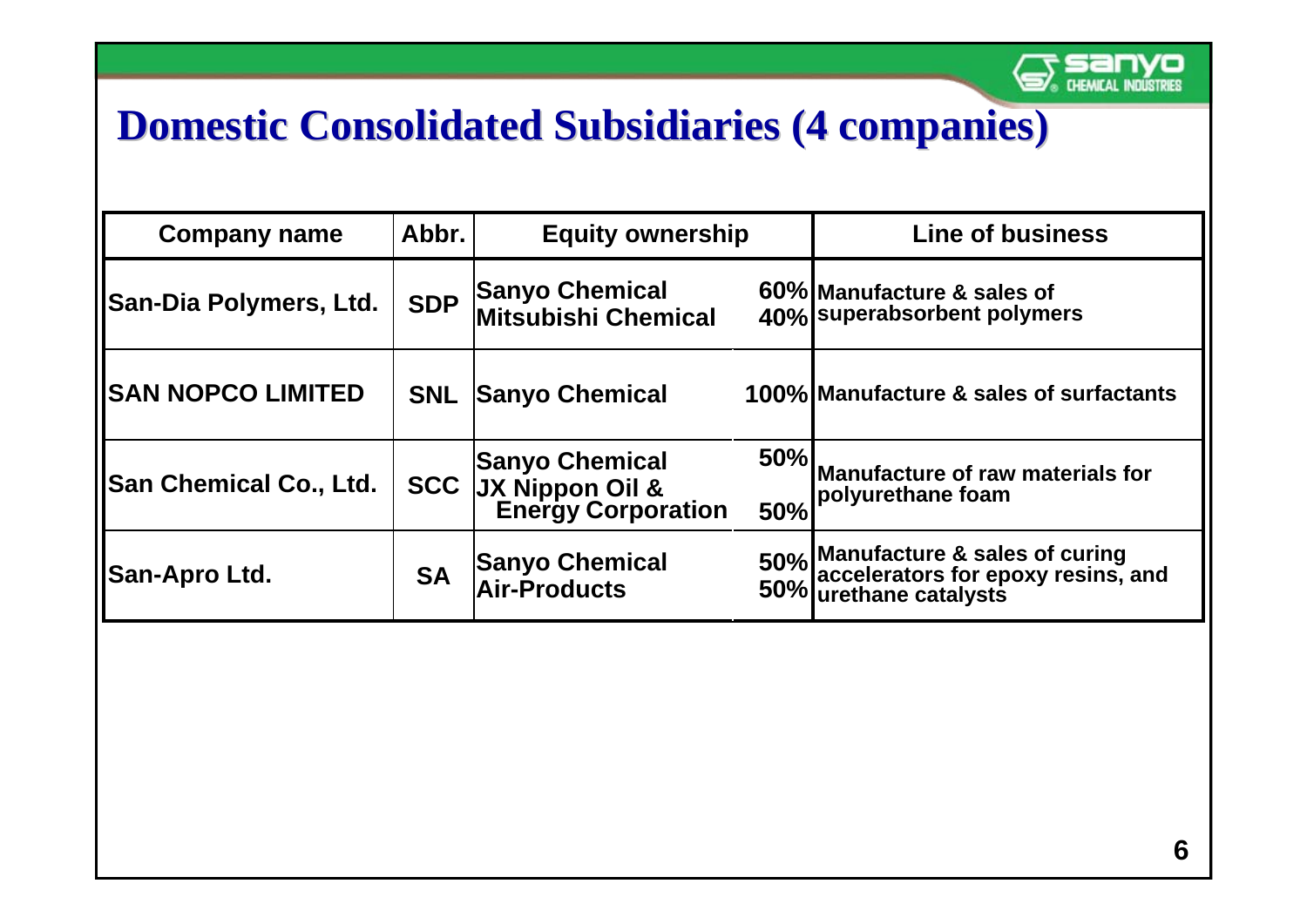![](_page_8_Picture_0.jpeg)

# **Overseas Consolidated Subsidiaries (7 companies)**

| <b>Company namez</b>                                             | Abbr.       | <b>Equity ownership</b>                                   |             | <b>Line of business</b>                                                                          |
|------------------------------------------------------------------|-------------|-----------------------------------------------------------|-------------|--------------------------------------------------------------------------------------------------|
| Sanyo Kasei (Nantong)<br>Co., Ltd.<br>[China]                    | <b>SKN</b>  | <b>Sanyo Chemical</b>                                     | 100%        | <b>Manufacture of surfactants and</b><br>polyurethane resins                                     |
| <b>San-Dia Polymers (Nantong)</b><br>Co., Ltd.<br>[China]        | <b>SDN</b>  | <b>San-Dia Polymers</b>                                   | 100%        | Manufacture & sales of<br>superabsorbent polymers                                                |
| <b>Sanyo Chemical (Shanghai)</b><br>Trading Co., Ltd.<br>[China] | <b>SCST</b> | <b>Sanyo Chemical</b>                                     |             | Import and export of chemicals,<br>100% market surveys in China, and<br>sales-related activities |
| Sanyo Kasei (Thailand) Ltd.<br>[Thailand]                        | <b>SKT</b>  | <b>Sanyo Chemical</b><br><b>Toyota Tsusho</b><br>& others |             | 89% Manufacture & sales of<br>surfactants and<br>11%   polyurethane resins                       |
| <b>SANAM Corporation</b>                                         |             | [USA] SANAM Sanyo Chemical                                |             | 100% Supervising of subsidiaries                                                                 |
| <b>Sanyo Chemical &amp;</b><br><b>Resins, LLC</b><br>[USA]       | <b>SCR</b>  | <b>SANAM</b>                                              |             | 100% Manufacture of toner resins                                                                 |
| <b>Sanyo Chemical</b><br><b>Texas Industries, LLC</b><br>[USA]   | <b>SCTI</b> | <b>SANAM</b>                                              | <b>100%</b> | <b>Manufacture of polyurethane</b><br>beads                                                      |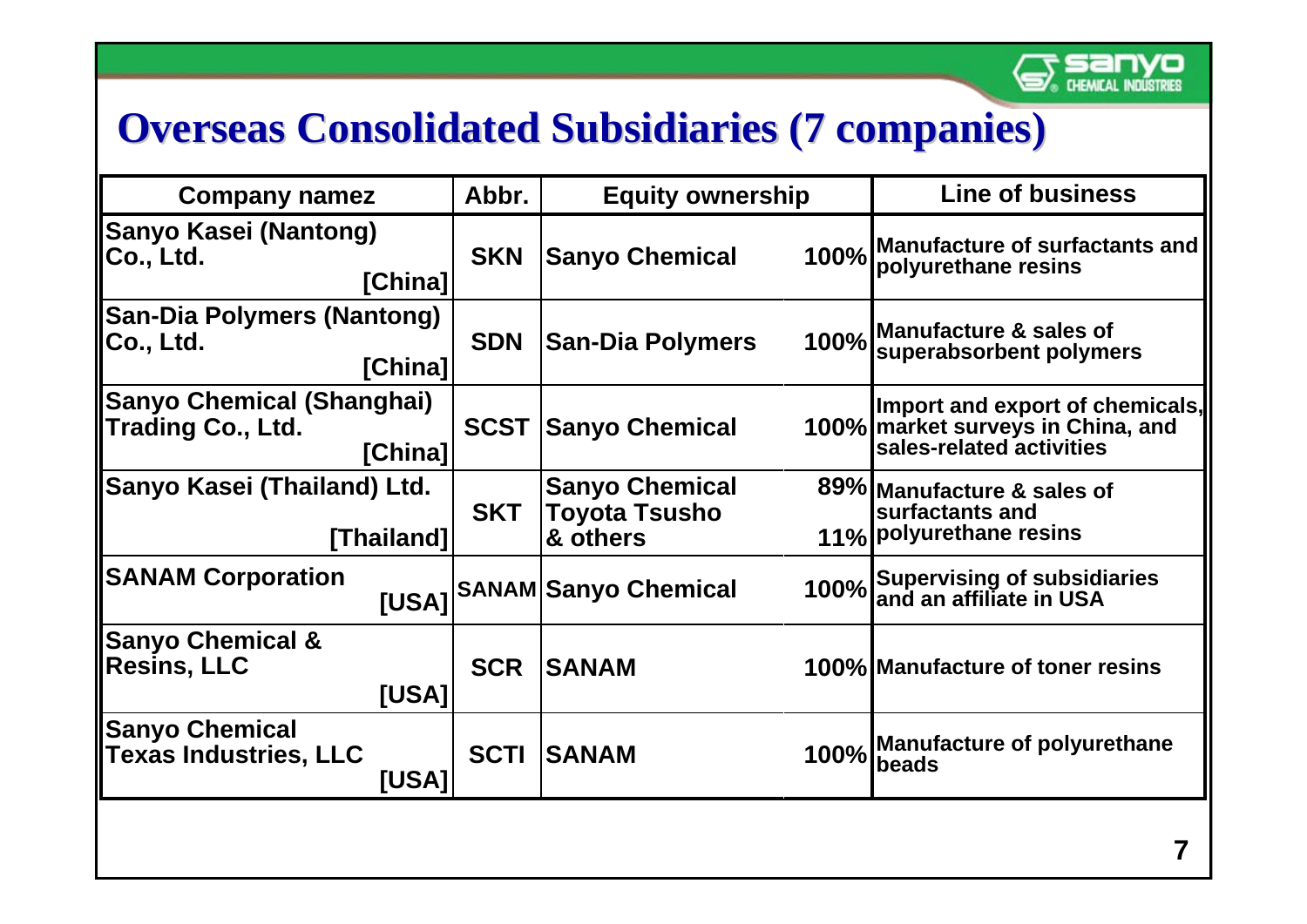![](_page_9_Picture_0.jpeg)

# **Affiliates (6 companies) Affiliates (6 companies)**

| <b>Company name</b>                              | Abbr.                 | <b>Equity ownership</b>                                     | <b>Line of business</b>                                               |                                                                   |
|--------------------------------------------------|-----------------------|-------------------------------------------------------------|-----------------------------------------------------------------------|-------------------------------------------------------------------|
| <b>San-Petrochemicals</b><br>Co., Ltd.           |                       | SPCC Sanyo Chemical<br>SPCC JX Nippon Oil & Energy          | 50% Manufacture & sales of raw<br>50% materials for synthetic rubbers |                                                                   |
| <b>Sunrise Chemical</b><br><b>LLC</b><br>[USA]   |                       | <b>SANAM</b><br>50%<br><b>SRC NISSEKI Chemical</b><br>Texas |                                                                       | Manufacture & sales of raw<br>50% materials for synthetic rubbers |
| <b>Sanyo Transport</b><br>Co., Ltd.              | <b>Sanyo Chemical</b> |                                                             |                                                                       | 100% General trucking                                             |
| Nagoya Sanyo<br><b>Warehouse Co., Ltd.</b>       |                       | <b>Sanyo Chemical</b>                                       |                                                                       | 100% Warehousing                                                  |
| Shiohama Chemicals<br><b>Warehouse Co., Ltd.</b> |                       | <b>Sanyo Chemical</b><br>JX Nippon Oil & Energy             |                                                                       | 50% Warehousing                                                   |
| <b>Sanliving Ltd.</b>                            | <b>SL</b>             | <b>Sanyo Chemical</b>                                       |                                                                       | 100% Real estate, insurance,<br>and travel agency                 |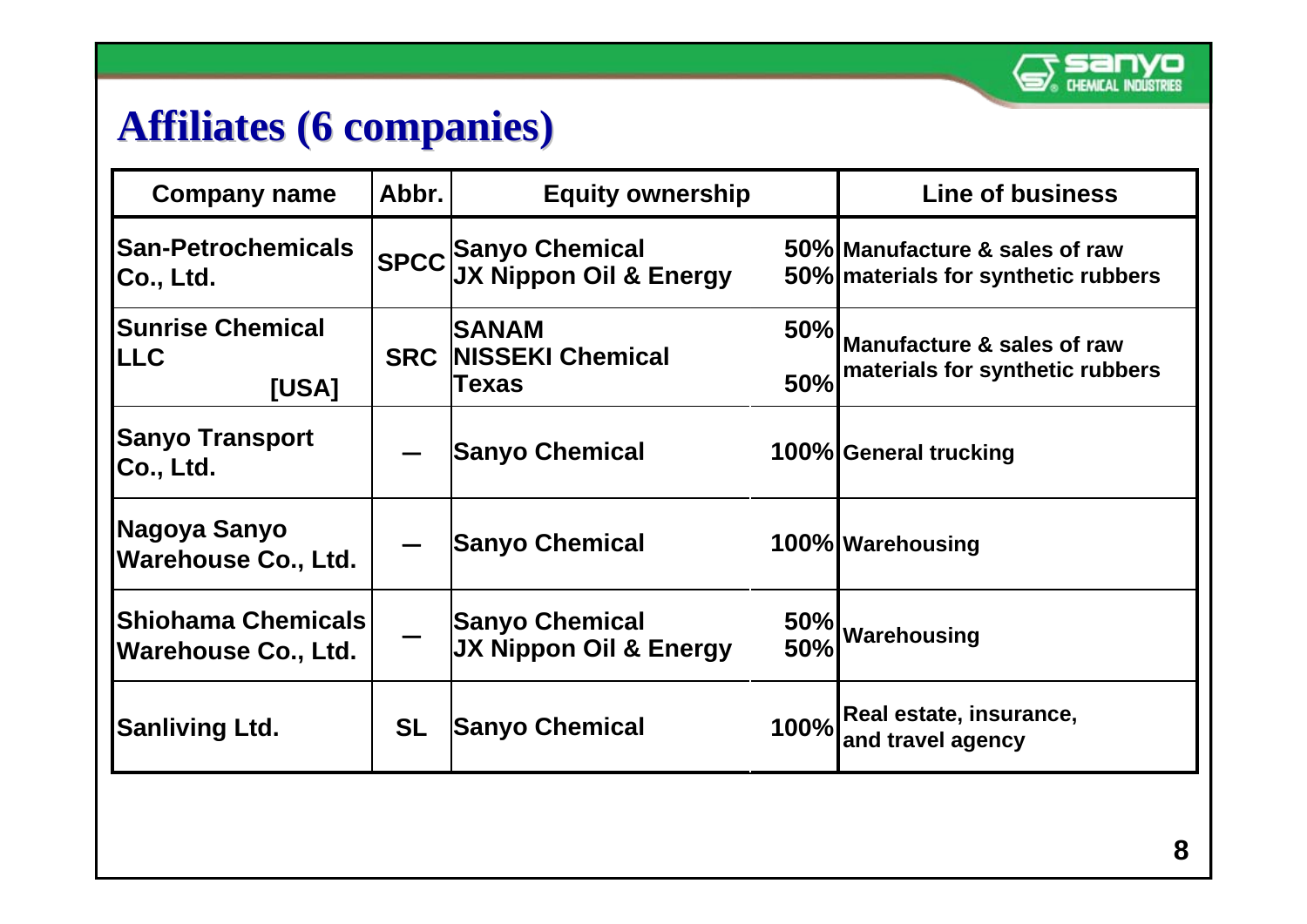![](_page_10_Picture_0.jpeg)

# **Consolidated Results of Operations for FY2010 Consolidated Results of Operations for FY2010**

|                                | <b>FY2010</b> | <b>FY2009</b> | Year on year change |             |
|--------------------------------|---------------|---------------|---------------------|-------------|
|                                |               |               | <b>Amount</b>       | Ratio (%)   |
| <b>Net sales</b>               | 136.0         | 119.1         | 16.8                | 14          |
| <b>Operating income</b>        | 9.6           | 6.1           | 3.5                 | 56          |
| <b>Ordinary income</b>         | 10.5          | 6.0           | 4.5                 | 75          |
| <b>Net income</b>              | 5.2           | 2.5           | 2.6                 | $2.0$ times |
|                                |               |               |                     |             |
| <b>Comprehensive</b><br>income | 6.7           | 6.6           | 0.0                 |             |

<sup>(</sup>Note) Effective from the consolidated fiscal year under review, Sanyo Chemical has applied the Accounting Standard for Presentation of Comprehensive Income and recorded comprehensive income.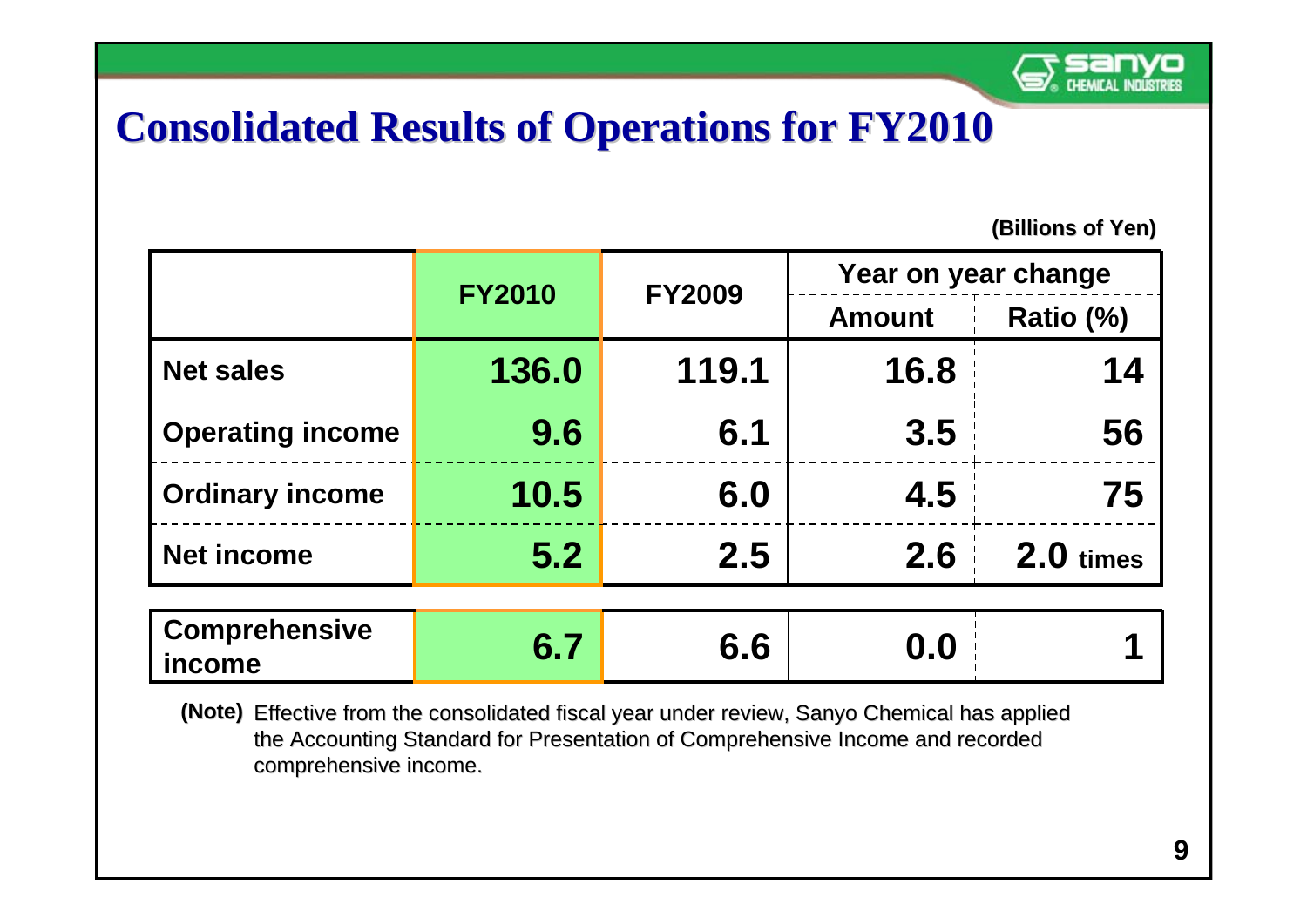# **Analysis of Changed Consolidated Operating Income**

![](_page_11_Figure_1.jpeg)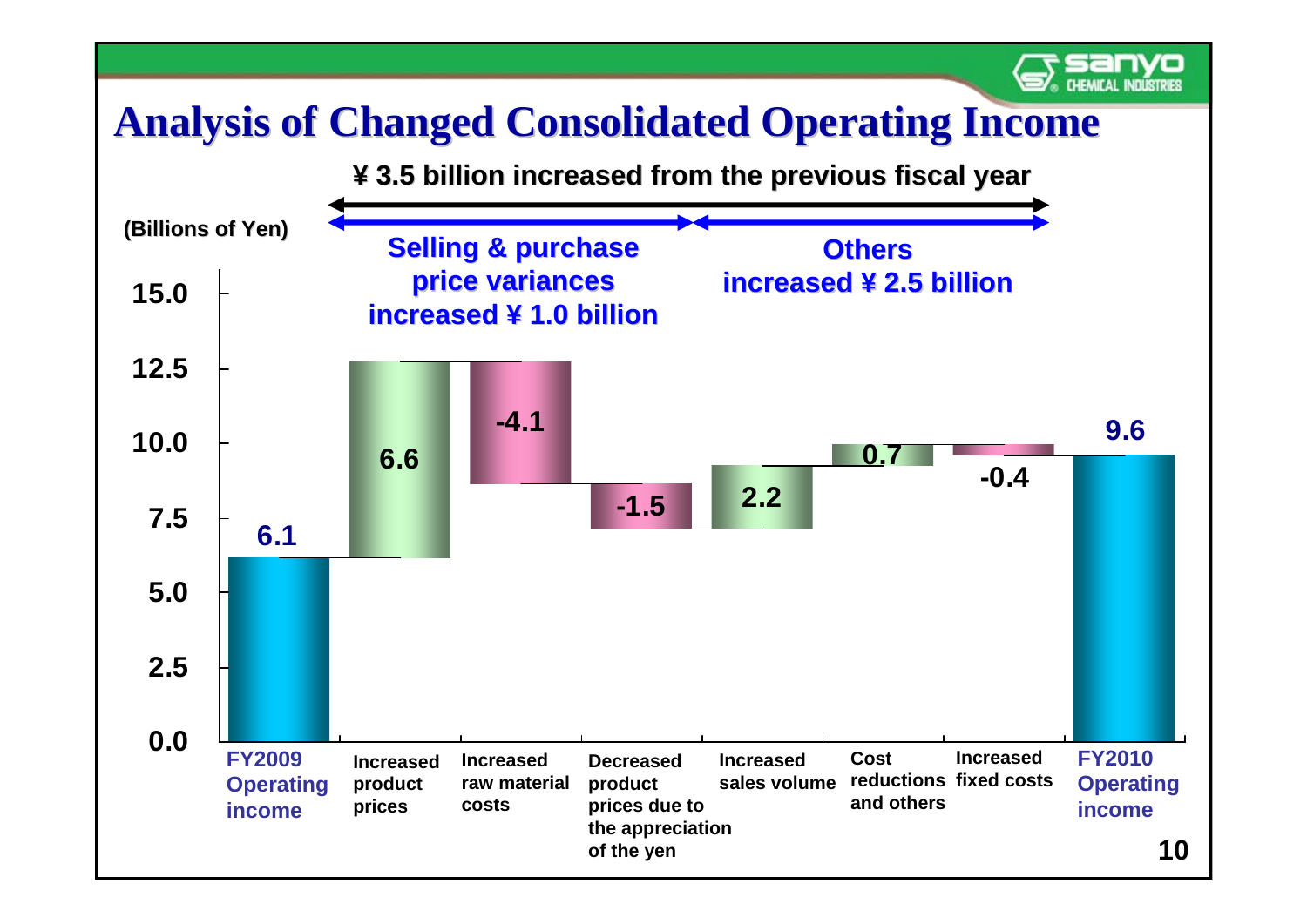![](_page_12_Picture_0.jpeg)

# **Analysis of Changed Consolidated Net Income**

|                                                        | <b>FY2010</b> | <b>FY2009</b> | Year on year<br>change |
|--------------------------------------------------------|---------------|---------------|------------------------|
| <b>Operating income</b>                                | 9.61          | 6.14          | 3.46                   |
| <b>Equity in earnings of unconsolidated affiliates</b> | 0.67          | (0.36)        | 1.04                   |
| <b>Exchange gain and loss</b>                          | (0.27)        | U             | (0.27)                 |
| Other non-operating expenses                           | 0.51          | 0.24          | 0.27                   |
| <b>Ordinary income</b>                                 | 10.52         | 6.01          | 4.50                   |
| <b>Gain (loss) on investment securities</b>            | 0             | (0.41)        | 0.41                   |
| Loss on impairment of tangible fixed assets            | (0.39)        | (0.06)        | (0.33)                 |
| <b>Loss on disaster</b>                                | (0.37)        |               | (0.37)                 |
| Other extraordinary income (expenses)                  | (0.31)        | (0.27)        | (0.03)                 |
| Income before income taxes & minority interests        | 9.43          | 5.25          | 4.17                   |
| Income taxes, etc.                                     | (3.05)        | (1.99)        | (1.05)                 |
| <b>Minority interests</b>                              | (1.17)        | (0.72)        | (0.45)                 |
| <b>Net income</b>                                      | 5.20          | 2.54          | 2.66                   |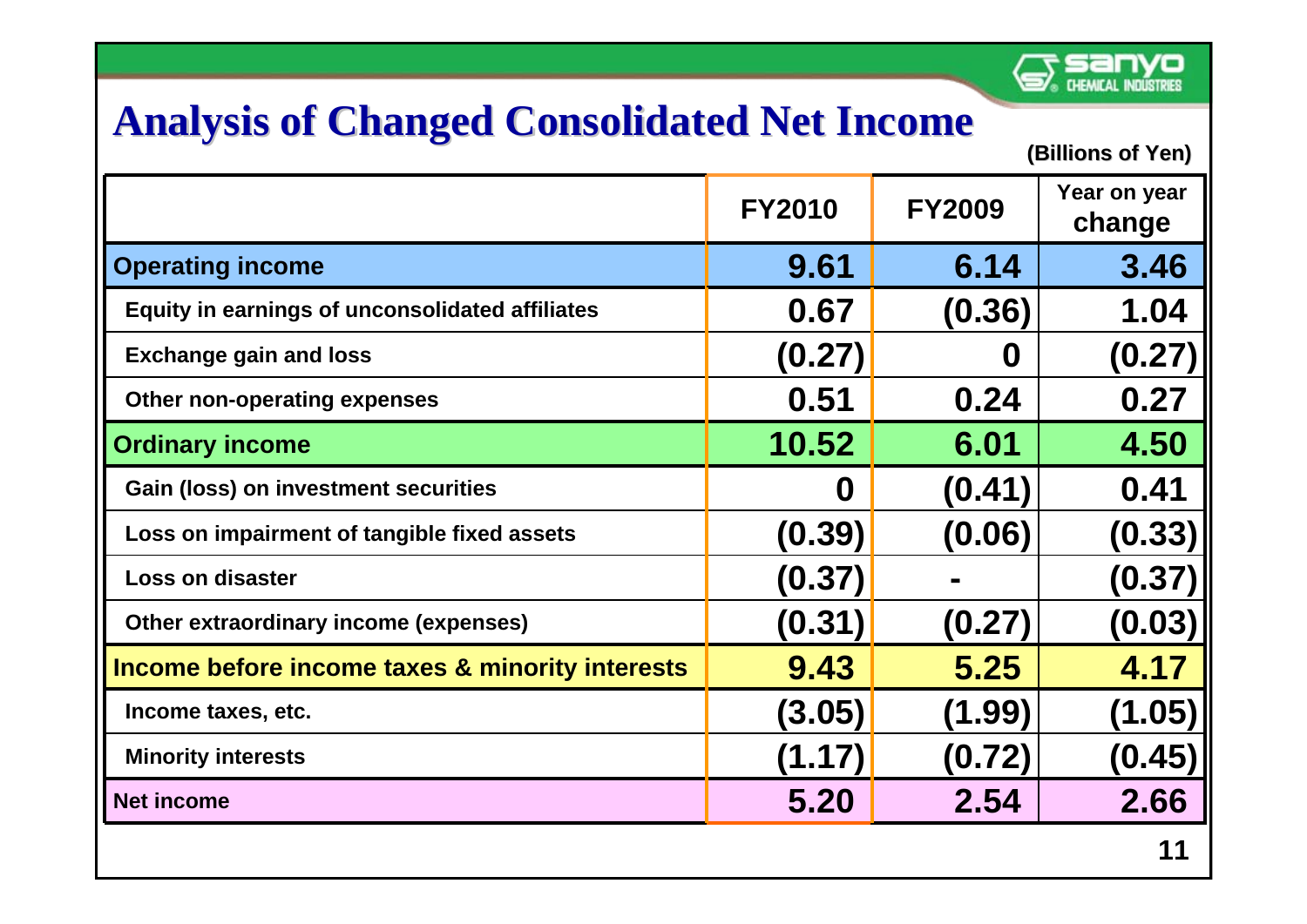![](_page_13_Picture_0.jpeg)

# **Non-Consolidated Results of Operations for FY2010**

|                         | <b>FY2010</b> | <b>FY2009</b> |               | Year on year change |
|-------------------------|---------------|---------------|---------------|---------------------|
|                         |               |               | <b>Amount</b> | Ratio (%)           |
| <b>Net sales</b>        | 93.6          | 83.5          | 10.1          | 12                  |
| <b>Operating income</b> | 4.1           | 3.1           | 1.0           | 32                  |
| <b>Ordinary income</b>  | 6.1           | 4.5           | 1.6           | 35                  |
| <b>Net income</b>       | 4.0           | 2.8           | 1.2           | 45                  |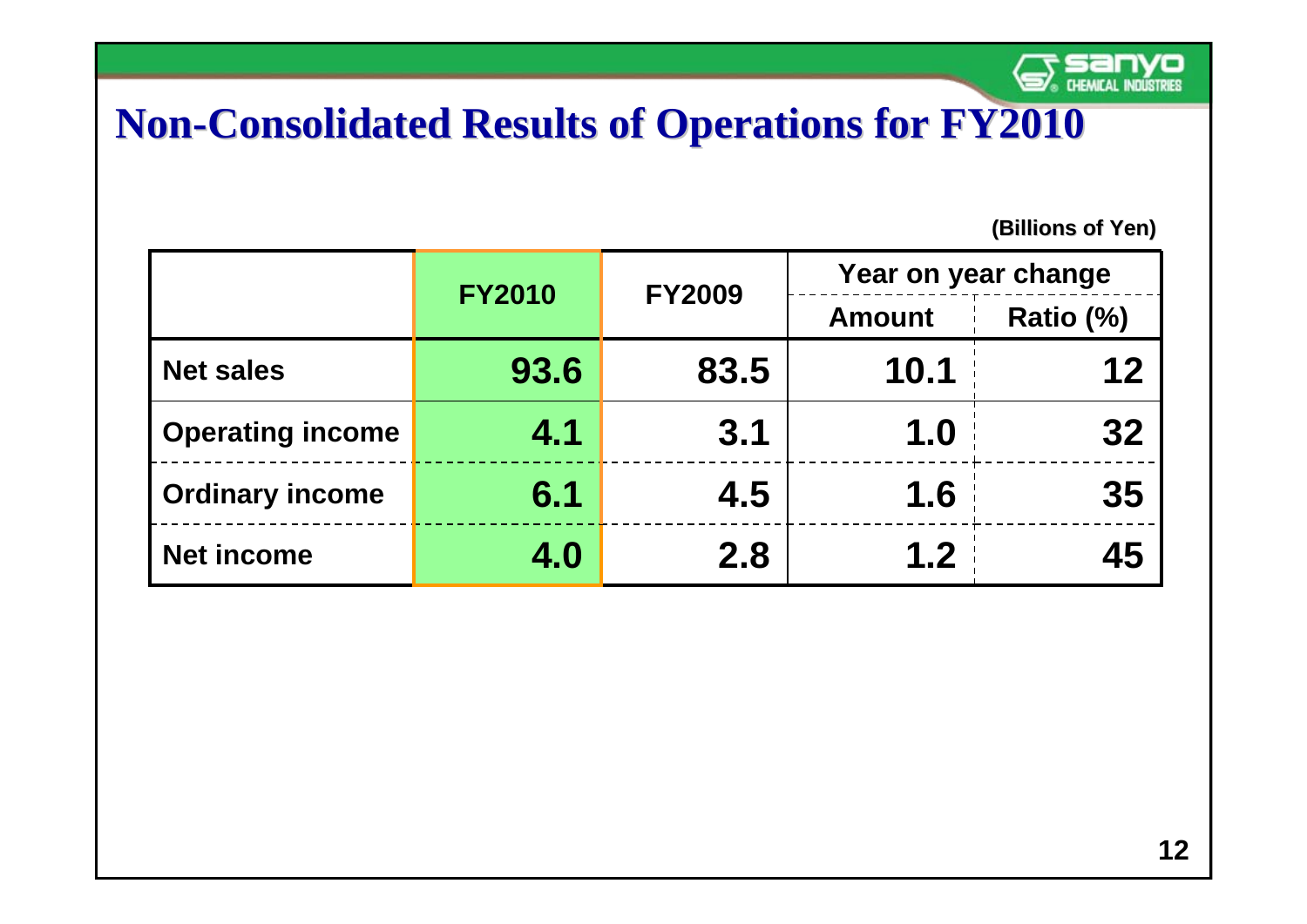# **Analysis of Changed Non-Consolidated Operating Income**

![](_page_14_Figure_1.jpeg)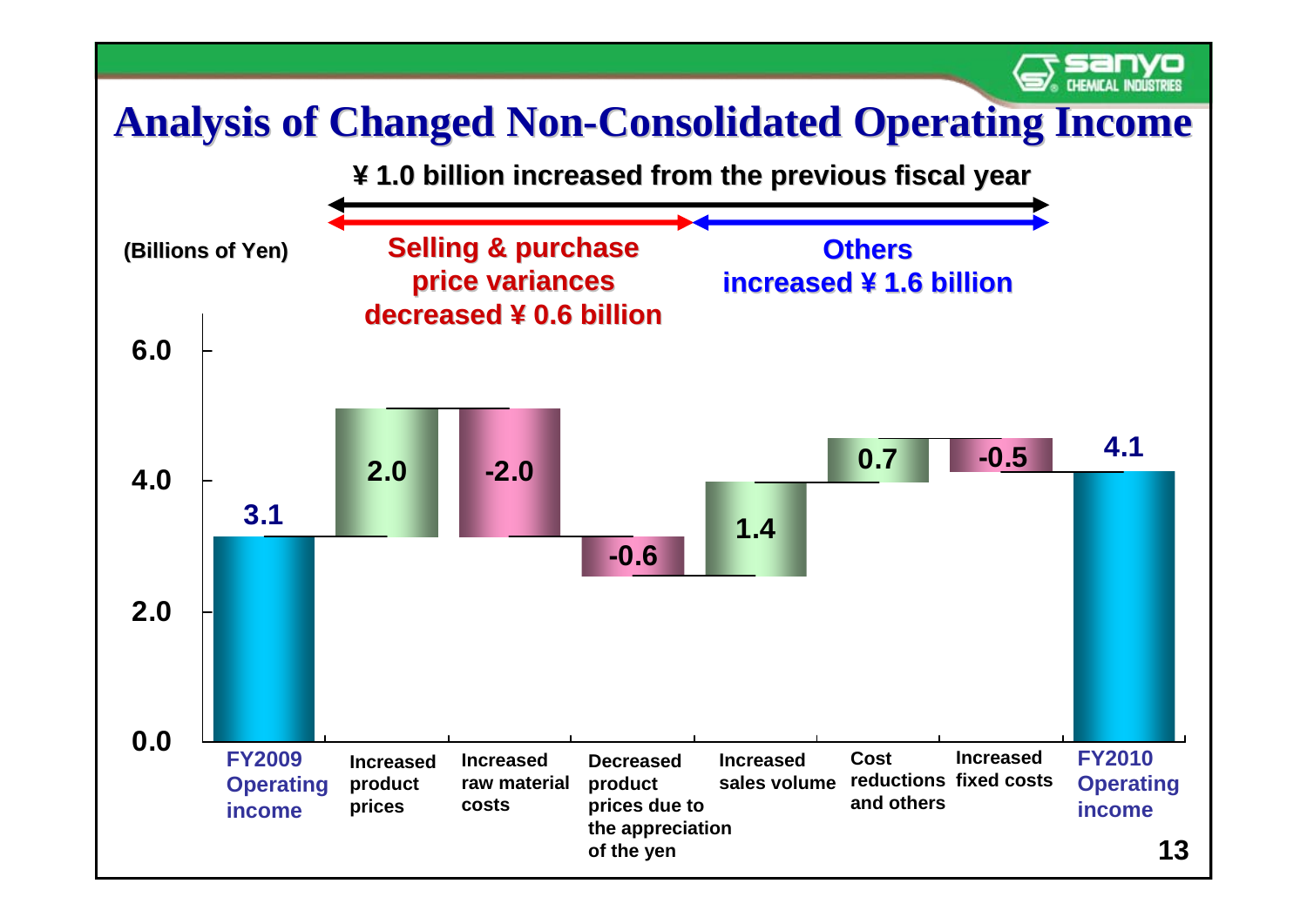![](_page_15_Picture_0.jpeg)

# **Analysis of Changed Non-Consolidated Net Income**

|                                                 | <b>FY2010</b>    | <b>FY2009</b> | Year on year<br>change |
|-------------------------------------------------|------------------|---------------|------------------------|
| <b>Operating income</b>                         | 4.13             | 3.13          | 1.00                   |
| <b>Dividends income</b>                         | 1.53             | 1.05          | 0.48                   |
| <b>Exchange gain and loss</b>                   | (0.11)           | (0.10)        | 0                      |
| Other non-operating expenses                    | 0.63             | 0.50          | 0.13                   |
| <b>Ordinary income</b>                          | 6.19             | 4.58          | 1.61                   |
| <b>Gain (loss) on investment securities</b>     | $\boldsymbol{0}$ | (0.41)        | 0.41                   |
| <b>Loss on disaster</b>                         | (0.37)           |               | (0.37)                 |
| Other extraordinary income (expenses)           | (0.29)           | (0.23)        | (0.05)                 |
| Income before income taxes & minority interests | 5.53             | 3.93          | 1.59                   |
| Income taxes, etc.                              | (1.46)           | (1.13)        | (0.33)                 |
| <b>Net income</b>                               | 4.06             | 2.80          | 1.26                   |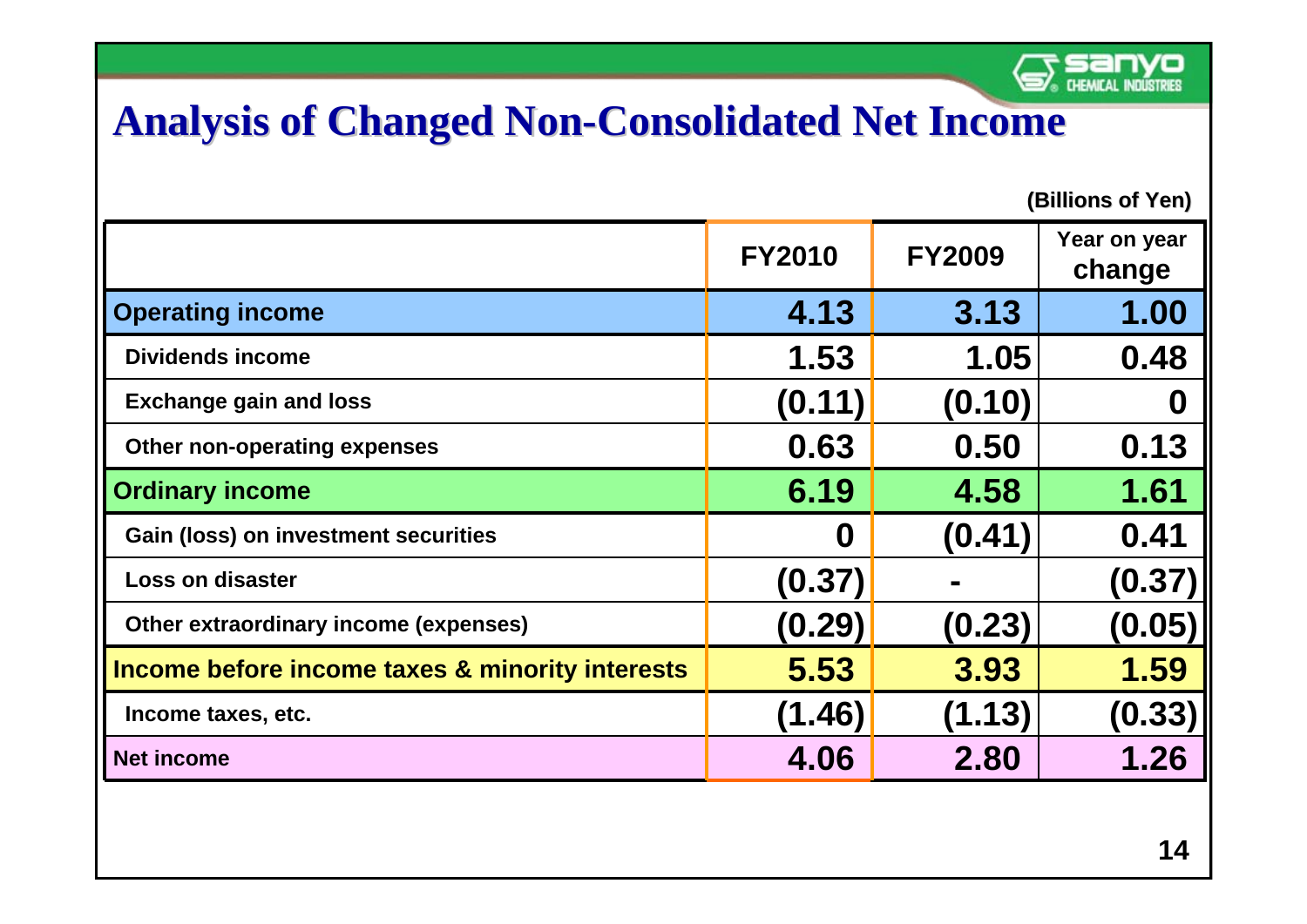![](_page_16_Picture_0.jpeg)

# **Consolidated Balance Sheet Consolidated Balance Sheet** *(Billions of Yen)*

|               |                                         | <b>Mar. 31</b><br>2011 | <b>Mar. 31</b><br>2010 | Changed<br>amount | <b>Notes: Changed amount</b>                                                                                         |
|---------------|-----------------------------------------|------------------------|------------------------|-------------------|----------------------------------------------------------------------------------------------------------------------|
|               | Current assets                          | 65.3                   | 64.8                   | 0.4               | Increase of notes & accounts receivable: 2.7,<br>Increase of inventories: 0.8,<br>Decrease of cash & deposits: (3.5) |
|               | Fixed assets                            | 75.4                   | 72.1                   | 3.3 <sub>1</sub>  | Investment in plant & equipment: 11.1,<br>Depreciation: (7.9),<br>Gain on valuation of investment securities: 1.6    |
| <b>Assets</b> |                                         | 140.8                  | 136.9                  | 3.8               |                                                                                                                      |
|               | Current liabilities                     | 40.2                   | 45.2                   | (4.9)             | Redemption of convertible bonds: (10.0),<br>Current portion of long-term debt: 2.2                                   |
|               | 'Long-term liabilities                  | 12.1                   | 8.0                    | 4.1               | Long-term debt: 4.6,<br>Provision for retirement benefits: (0.7)                                                     |
|               | <b>Liabilities</b>                      | 52.4                   | 53.2                   | (0.8)             |                                                                                                                      |
|               | Shareholder's equity                    | 82.1                   | 78.5                   | 3.5               | Increase of retained earnings: 3.5                                                                                   |
|               | Other comprehensive<br>! income         | 3.1                    | 2.5                    | 0.5               | Valuation difference on available-for-sale securities: 1.1<br>Foreign currency translation adjustment: (0.6)         |
|               | Minority interests                      | 3.1                    | 2.5                    | 0.5               |                                                                                                                      |
|               | <b>Net assets</b>                       | 88.3                   | 83.7                   | 4.6               |                                                                                                                      |
|               | <b>Liabilities &amp; net</b><br>lassets | 140.8                  | 136.9                  | 3.8               |                                                                                                                      |

¥3 billion of internal funds & ¥7 billion of borrowings were assigned to redemption of ¥10 billion of convertible bonds. **15**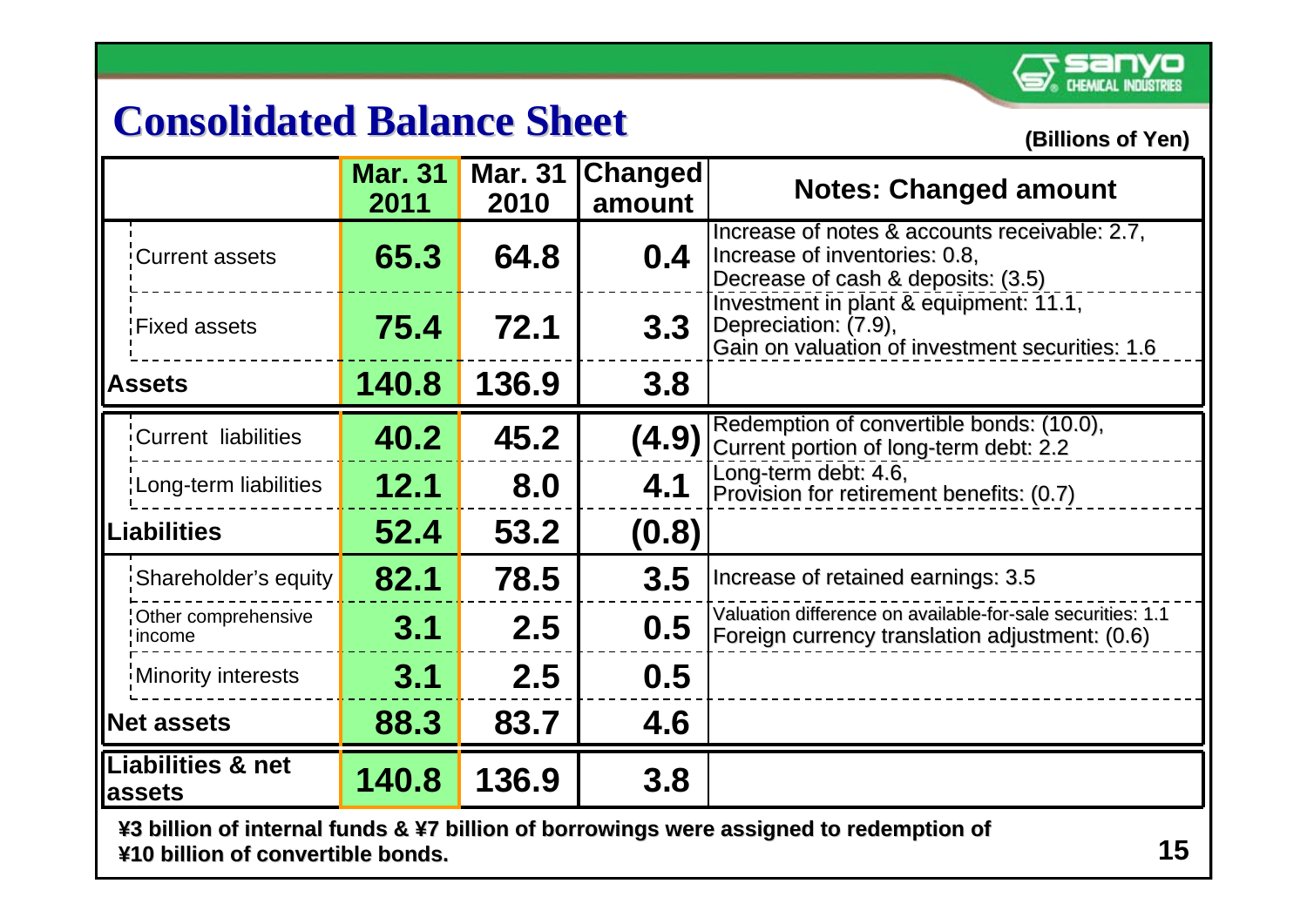![](_page_17_Picture_0.jpeg)

# **Consolidated Cash Flows Consolidated Cash Flows**

|                                                        | <b>FY2010</b> | <b>FY2009</b> | Changed<br>amount | <b>Notes: Changed amount</b>                                               |
|--------------------------------------------------------|---------------|---------------|-------------------|----------------------------------------------------------------------------|
| <b>Operating activities</b>                            | 11.3          | 20.1          | (8.7)             |                                                                            |
| Income before income taxes<br>and minority interests   | 9.4           | 5.2           | 4.1               | Improved profit                                                            |
| Depreciation and amortization                          | 8.2           | 8.0           | 0.1               |                                                                            |
| (Increase) decrease in<br>operating capital            | (3.1)         | 4.3           | (7.4)             | Increased operating capital due to<br>increased sales.                     |
| Income taxes paid                                      | (3.0)         | $\Omega$      | (3.1)             |                                                                            |
| <b>Others</b>                                          | (0.1)         | 2.3           | (2.5)             |                                                                            |
| <b>Investing activities</b>                            | (9.9)         | (8.6)         | (1.2)             |                                                                            |
| <b>Free cash flows</b>                                 | 1.4           | 11.4          | (10.0)            |                                                                            |
| <b>Financing activities</b>                            | (4.6)         | (2.8)         | (1.7)             | Redemption of convertible bonds: (10.0),<br>Borrowings for redemption: 7.0 |
| Net increase in cash &<br>cash equivalents             | (3.5)         | 8.5           | (12.0)            |                                                                            |
| <b>Cash &amp; cash equivalents</b><br>at end of period | 12.0          | 15.5          | (3.5)             |                                                                            |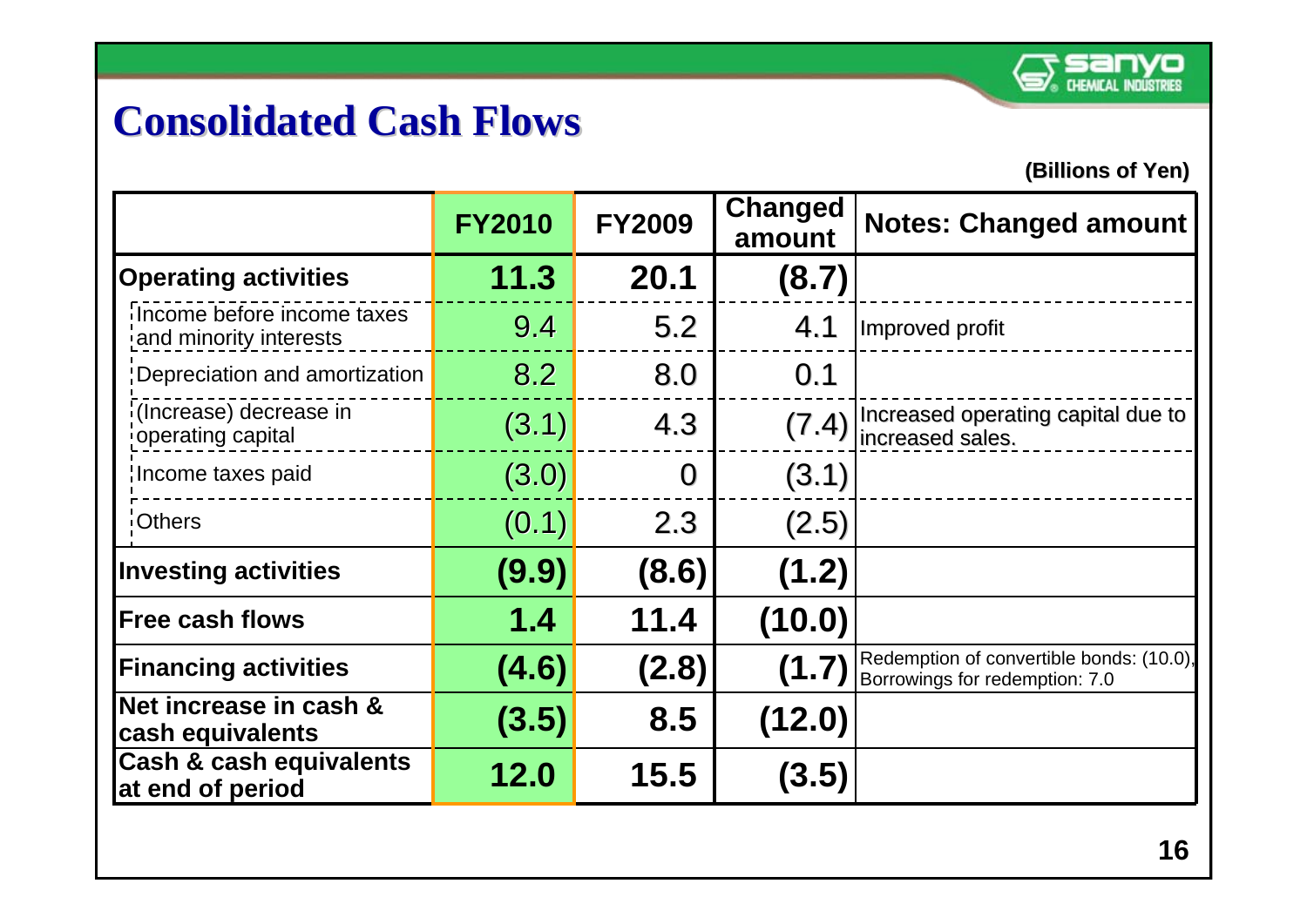![](_page_18_Picture_0.jpeg)

# **Subsidiary Results of Operations for FY2010**

**Internal sales among Sanyo Chemical Group are not eliminated.** 

## **11 Consolidated Subsidiaries**

**(Billions of Yen) (Billions of Yen)** 

|                         | <b>FY2010</b> |               | Year on year change |             |  |
|-------------------------|---------------|---------------|---------------------|-------------|--|
|                         |               | <b>FY2009</b> | <b>Amount</b>       | Ratio (%)   |  |
| <b>Net sales</b>        | 68.5          | 58.9          | 9.6                 | 16          |  |
| <b>Operating income</b> | 5.2           | 2.7           | 2.4                 | 90          |  |
| <b>Ordinary income</b>  | 5.5           | 2.2           | 3.2                 | $2.4$ times |  |

## **SDP Group (SDP & SDN)**

|                         | <b>FY2010</b> | Year on year change<br><b>FY2009</b> |               |           |
|-------------------------|---------------|--------------------------------------|---------------|-----------|
|                         |               |                                      | <b>Amount</b> | Ratio (%) |
| <b>Net sales</b>        | 32.8          | 28.2                                 | 4.5           | 16        |
| <b>Operating income</b> | 3.6           | 1.8                                  | 1.7           | 97        |
| <b>Ordinary income</b>  | 3.4           | 1.8                                  | 1.6           | 90        |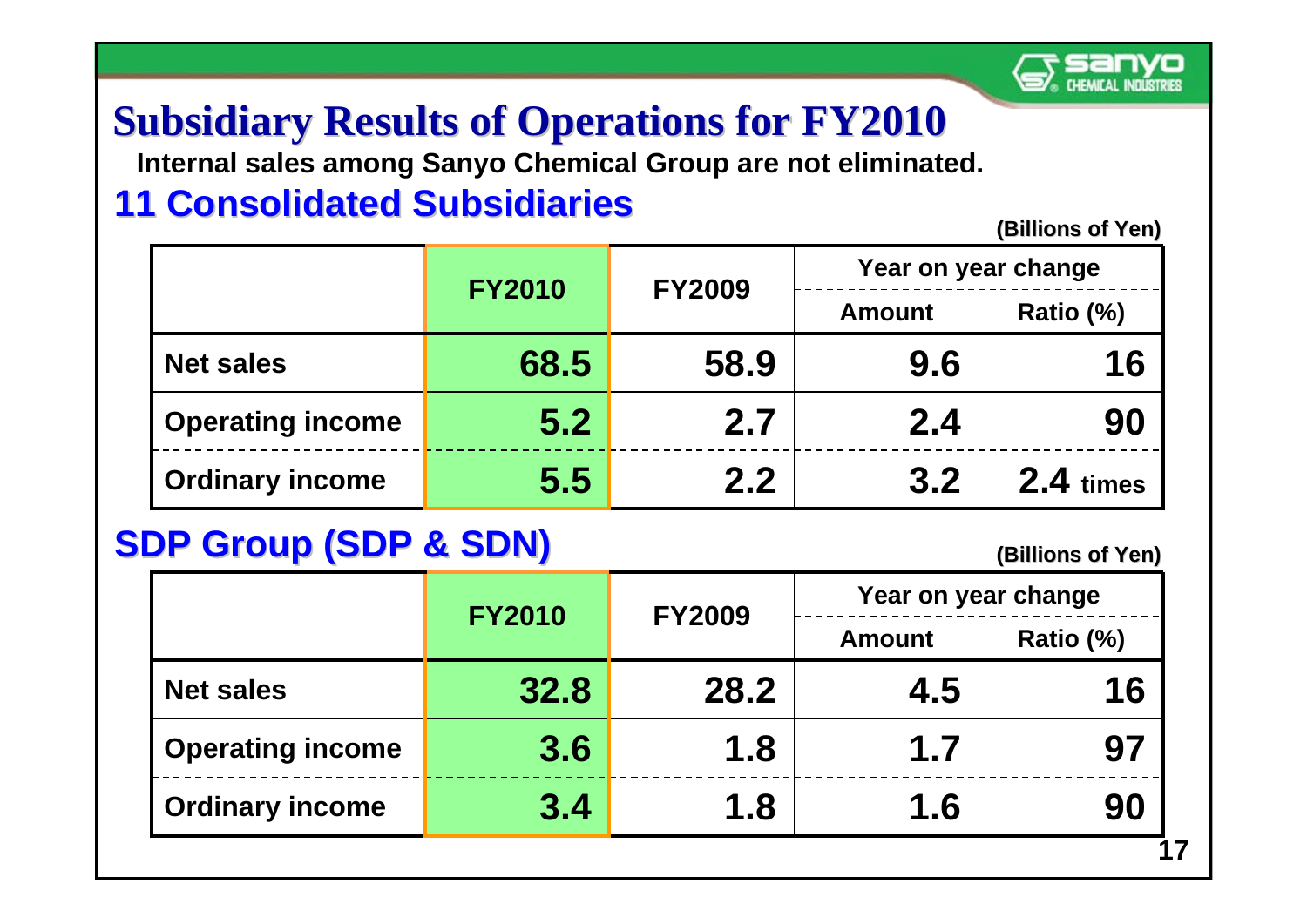![](_page_19_Picture_0.jpeg)

# **Forecast for FY2011**

**(Billions of Yen) (Billions of Yen)** 

| <b>Consolidated</b>     |               | <b>Annual</b> |                | <b>1H: April-September</b> |               |          |
|-------------------------|---------------|---------------|----------------|----------------------------|---------------|----------|
|                         | <b>FY2011</b> | <b>FY2010</b> | Ratio(%)       | <b>FY2011</b>              | <b>FY2010</b> | Ratio(%) |
| <b>Net sales</b>        | 140.0         | 136.0         | $\overline{3}$ | 65.0                       | 67.2          | (3)      |
| <b>Operating income</b> | 8.6           | 9.6           | (11)           | 3.7                        | 5.2           | (29)     |
| <b>Ordinary income</b>  | 9.6           | 10.5          | (9)            | 4.2                        | 5.5           | (24)     |
| <b>Net income</b>       | 5.9           | 5.2           | 13             | 2.7                        | 3.2           | (16)     |

| Non-<br><b>Consolidated</b> | <b>Annual</b> |               |                | <b>1H: April-September</b> |               |          |
|-----------------------------|---------------|---------------|----------------|----------------------------|---------------|----------|
|                             | <b>FY2011</b> | <b>FY2010</b> | Ratio(%)       | <b>FY2011</b>              | <b>FY2010</b> | Ratio(%) |
| <b>Net sales</b>            | 92.0          | 93.6          | (2)            | 44.0                       | 46.5          | (5)      |
| <b>Operating income</b>     | 4.1           | 4.1           | (1)            | 1.8                        | 2.7           | (34)     |
| <b>Ordinary income</b>      | 6.0           | 6.1           | (3)            | 2.7                        | 3.7           | (28)     |
| <b>Net income</b>           | 4.2           | 4.0           | $\overline{3}$ | 1.9                        | 2.6           | (30)     |

<Precondition for the forecast><br>Domestic naphtha price: 53 thousand of Yen/kl, Exchange rate: 80 Yen/US\$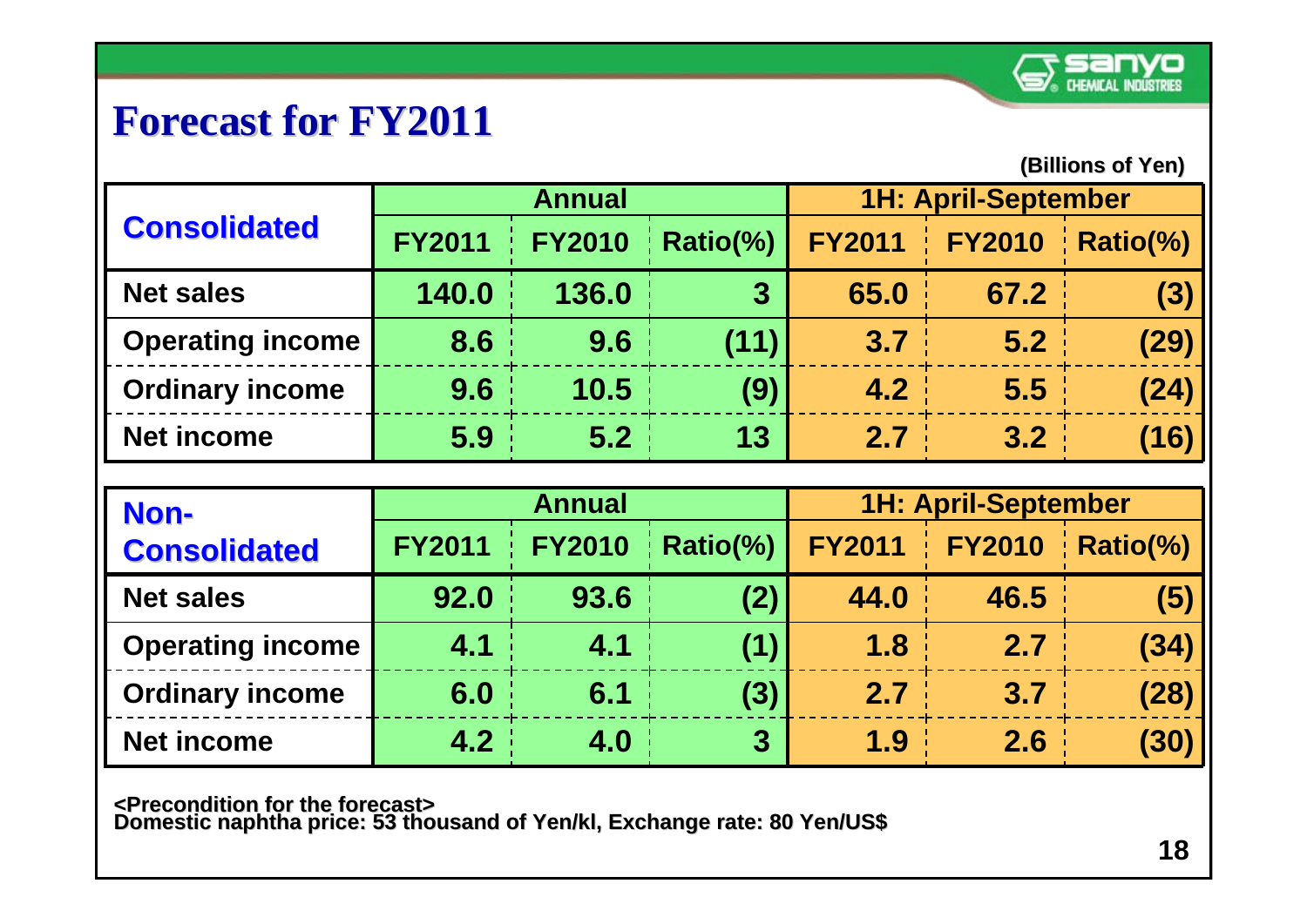![](_page_20_Picture_0.jpeg)

# **Consolidated Business Result Trend Consolidated Business Result Trend**

![](_page_20_Figure_2.jpeg)

![](_page_20_Figure_3.jpeg)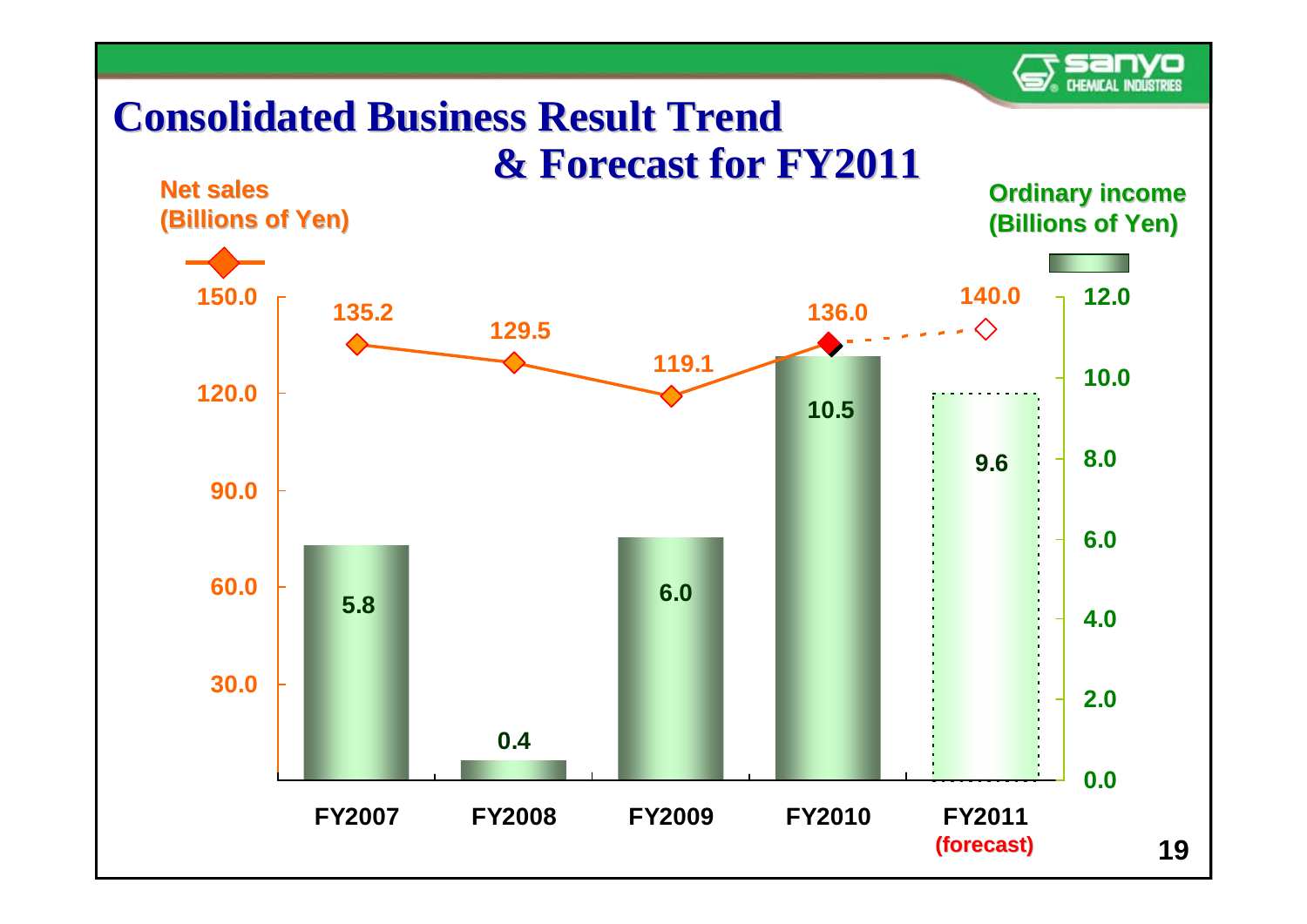![](_page_21_Picture_0.jpeg)

# **Trend of Consolidated Operating Income Ratio**

![](_page_21_Figure_2.jpeg)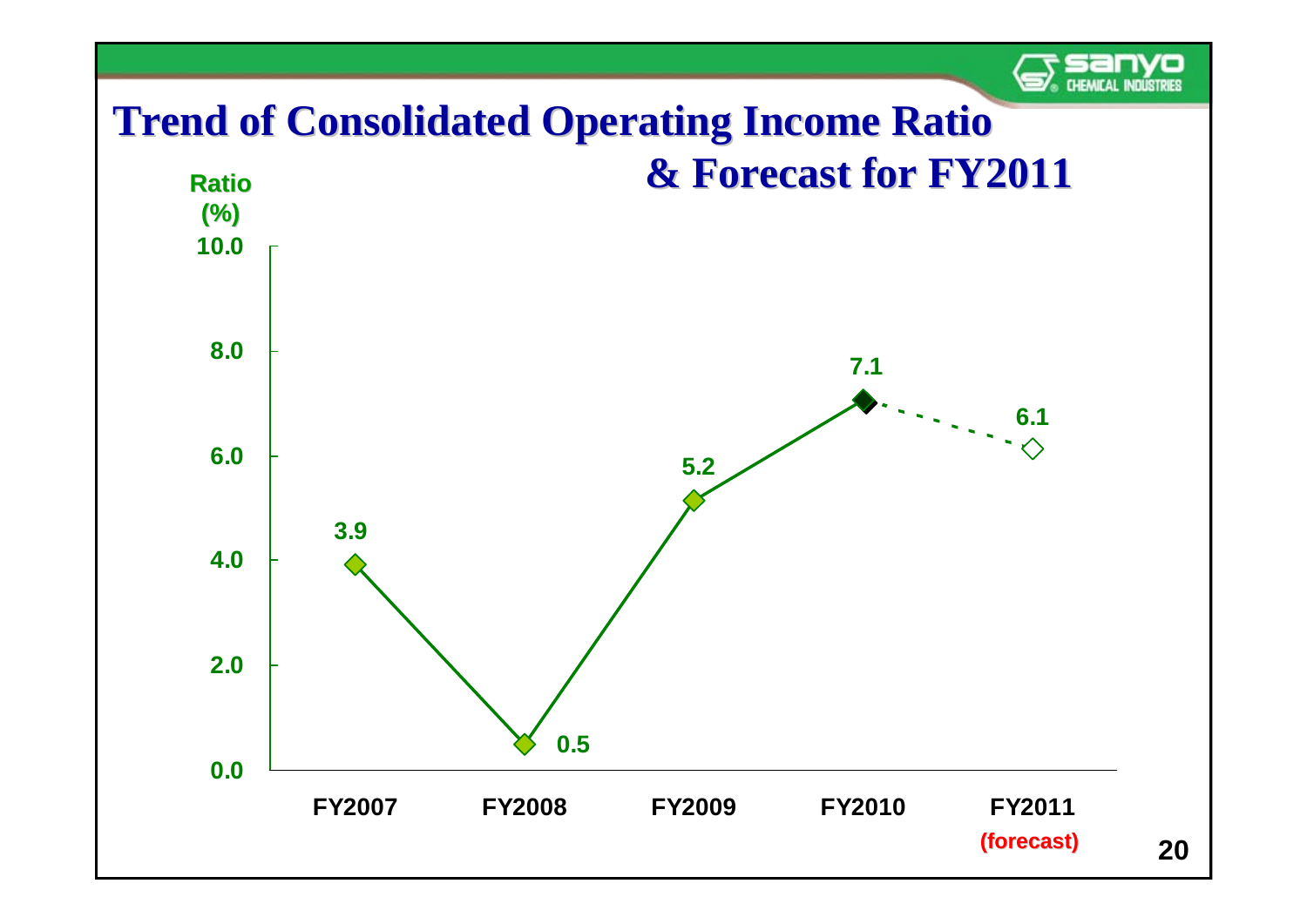# **Trend of Dividends per Share & Payout Ratio (consolidated)**

![](_page_22_Figure_1.jpeg)

**CHEMICAL INDUSTRIES**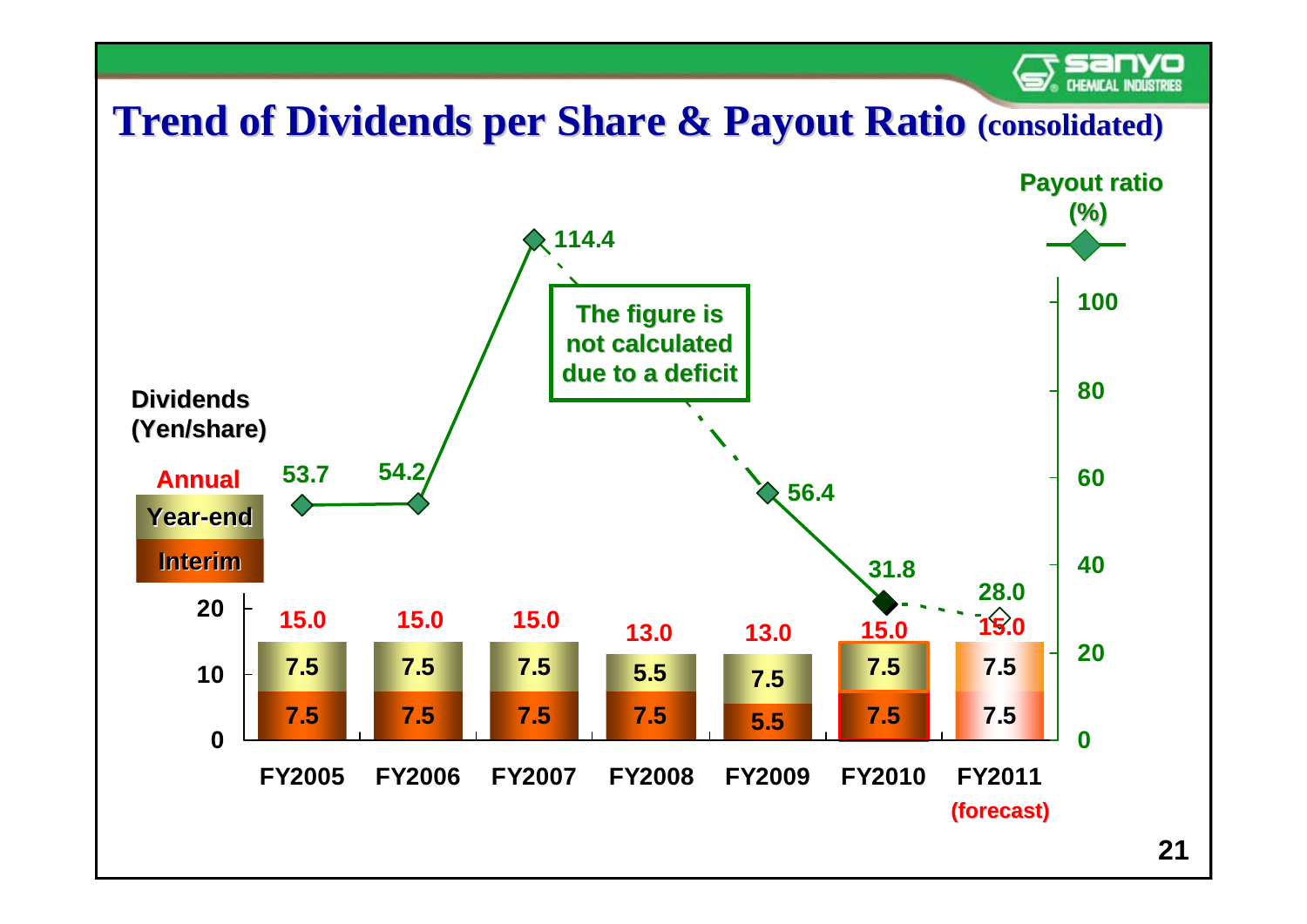## **Consolidated Net Sales by Product Group**

| <b>Product group</b>                                                 | <b>FY2010</b> | <b>FY2009</b> | Year on year change |           |
|----------------------------------------------------------------------|---------------|---------------|---------------------|-----------|
|                                                                      |               |               | <b>Amount</b>       | Ratio (%) |
| <b>Toiletries &amp; Health Care</b>                                  | 49.4          | 44.1          | 5.2                 | 12        |
| Toiletries                                                           | 13.5          | 13.0          | 0.5 <sub>1</sub>    | 5         |
| <b>Health Care</b>                                                   | 35.8          | 31.1          | 4.7                 | 15        |
| <b>Petroleum &amp; Automotives</b>                                   | 30.5          | 26.6          | 3.9                 | 15        |
| <b>Plastics &amp; Textiles</b>                                       | <b>18.1</b>   | <b>15.5</b>   | 2.5                 | 16        |
| <b>Plastics</b>                                                      | 10.6          | 9.4           | 1.2                 | 13        |
| <b>Textiles</b>                                                      | 7.4           | 6.1           | 1.3                 | 21        |
| <b>Information</b><br><b>&amp; Electrics / Electronics</b>           | 21.7          | 18.5          | 3.2                 | 18        |
| Information                                                          | 14.4          | 12.6          | 1.8                 | 14        |
| <b>Electrics / Electronics</b>                                       | 7.2           | 5.8           | 1.4                 | 24        |
| <b>Environmental Protection,</b><br><b>Construction &amp; Others</b> | 16.1          | 14.3          | 1.8                 | 13        |
| <b>Total</b>                                                         | 136.0         | 119.1         | 16.8                |           |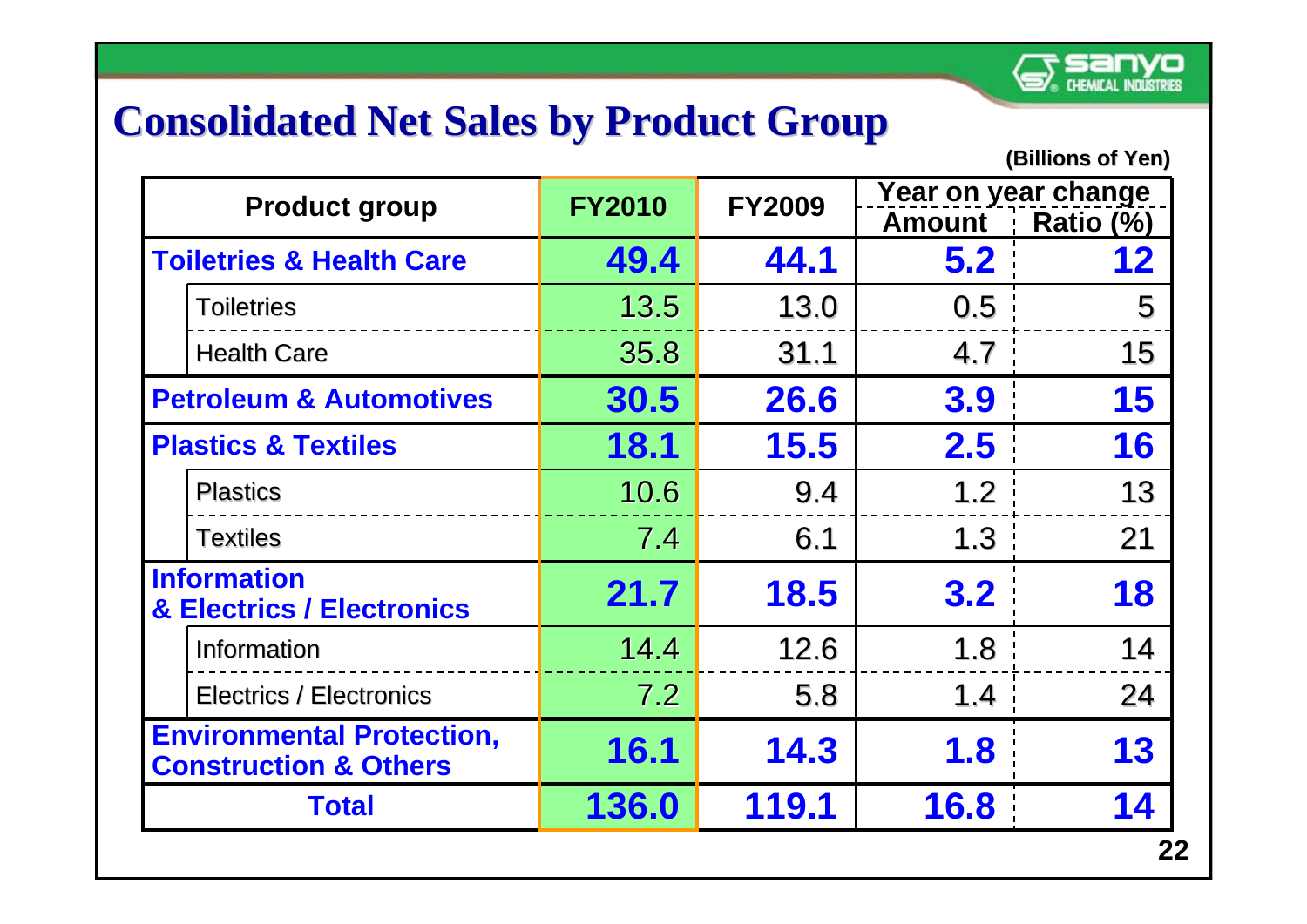![](_page_24_Picture_0.jpeg)

## **Consolidated Net Sales Trend by Product Group & Forecast & Forecast for FY2011 for FY2011**

![](_page_24_Figure_2.jpeg)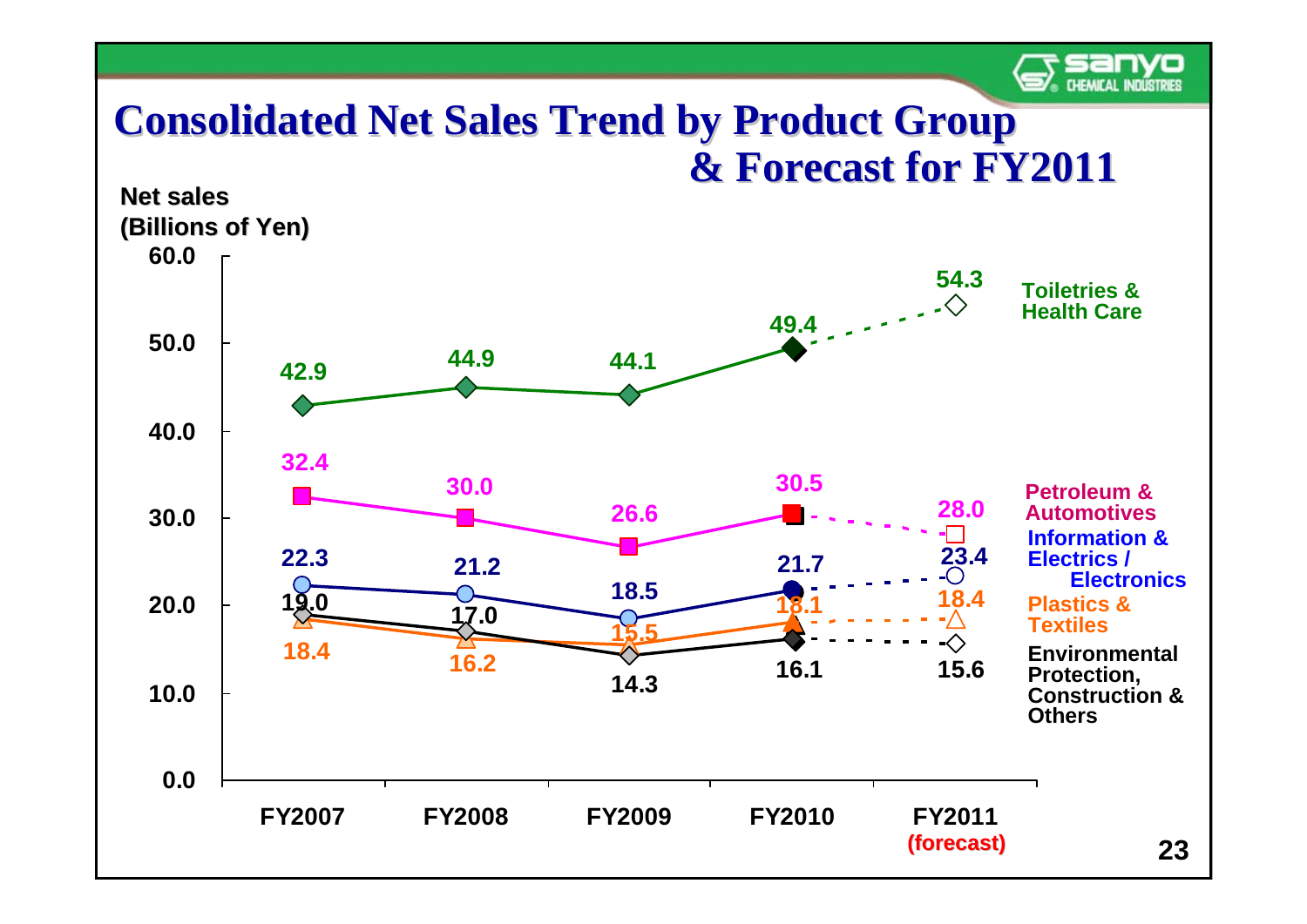![](_page_25_Picture_0.jpeg)

# **Consolidated Operating Income by Product Group**

|                                                                      |               |               | Year on year change |                            |  |
|----------------------------------------------------------------------|---------------|---------------|---------------------|----------------------------|--|
| <b>Product group</b>                                                 | <b>FY2010</b> | <b>FY2009</b> | <b>Amount</b>       | Ratio (%)                  |  |
| <b>Toiletries &amp; Health Care</b>                                  | 5.27          | 3.36          | 1.90                | 57                         |  |
| <b>Petroleum &amp; Automotives</b>                                   | 0.61          | 0.25          | 0.36                | $2.4 \times$               |  |
| <b>Plastics &amp; Textiles</b>                                       | 2.00          | 1.43          | 0.56                | 40                         |  |
| <b>Information</b><br><b>&amp; Electrics / Electronics</b>           | 1.75          | 1.33          | 0.41                | 31                         |  |
| <b>Environmental Protection,</b><br><b>Construction &amp; Others</b> | (0.03)        | (0.25)        | 0.21                | <b>Got deficit</b><br>down |  |
| <b>Total</b>                                                         | 9.61          | 6.14          | 3.46                | 56                         |  |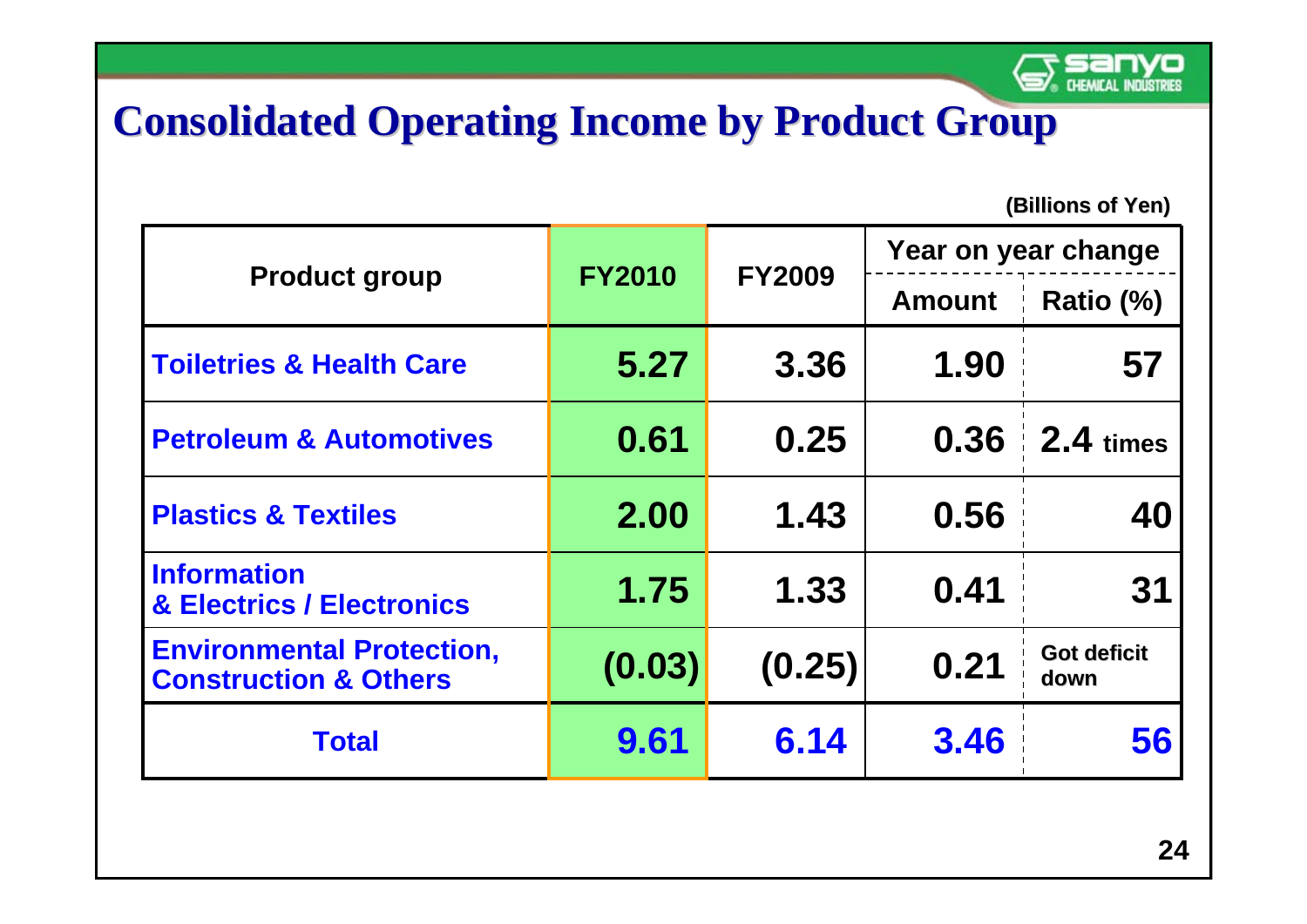![](_page_26_Picture_0.jpeg)

## **Consolidated Operating Income Trend by Product Group & Forecast for FY2011 ecast for FY2011**

![](_page_26_Figure_2.jpeg)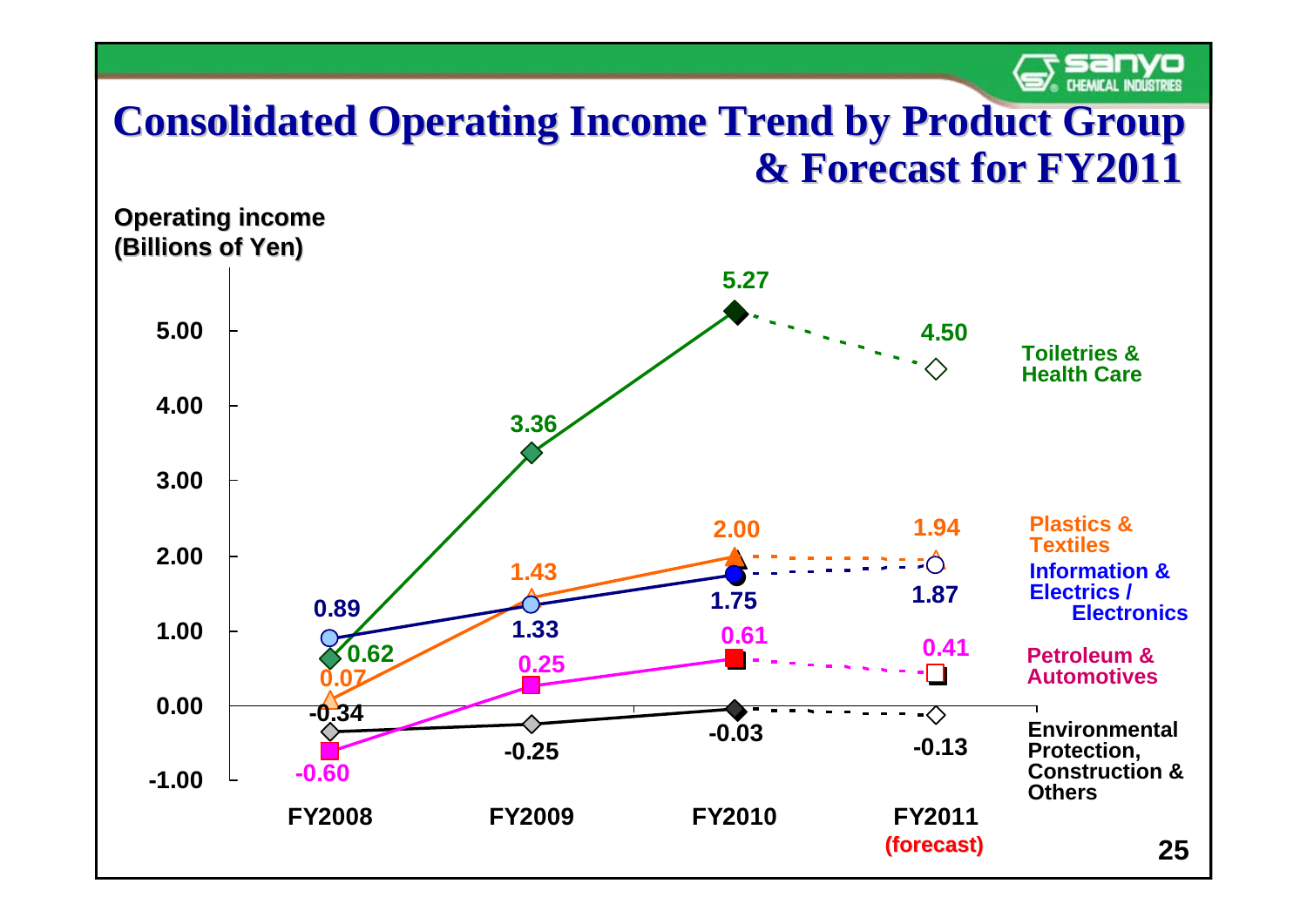![](_page_27_Picture_0.jpeg)

# **Geographic Segments (Net Sales) Geographic Segments (Net Sales)**

**Internal sales among Sanyo Chemical Group are not eliminated.** 

**180.0 (Billions of Yen) (Billions of Yen) Net sales Net sales**

![](_page_27_Figure_4.jpeg)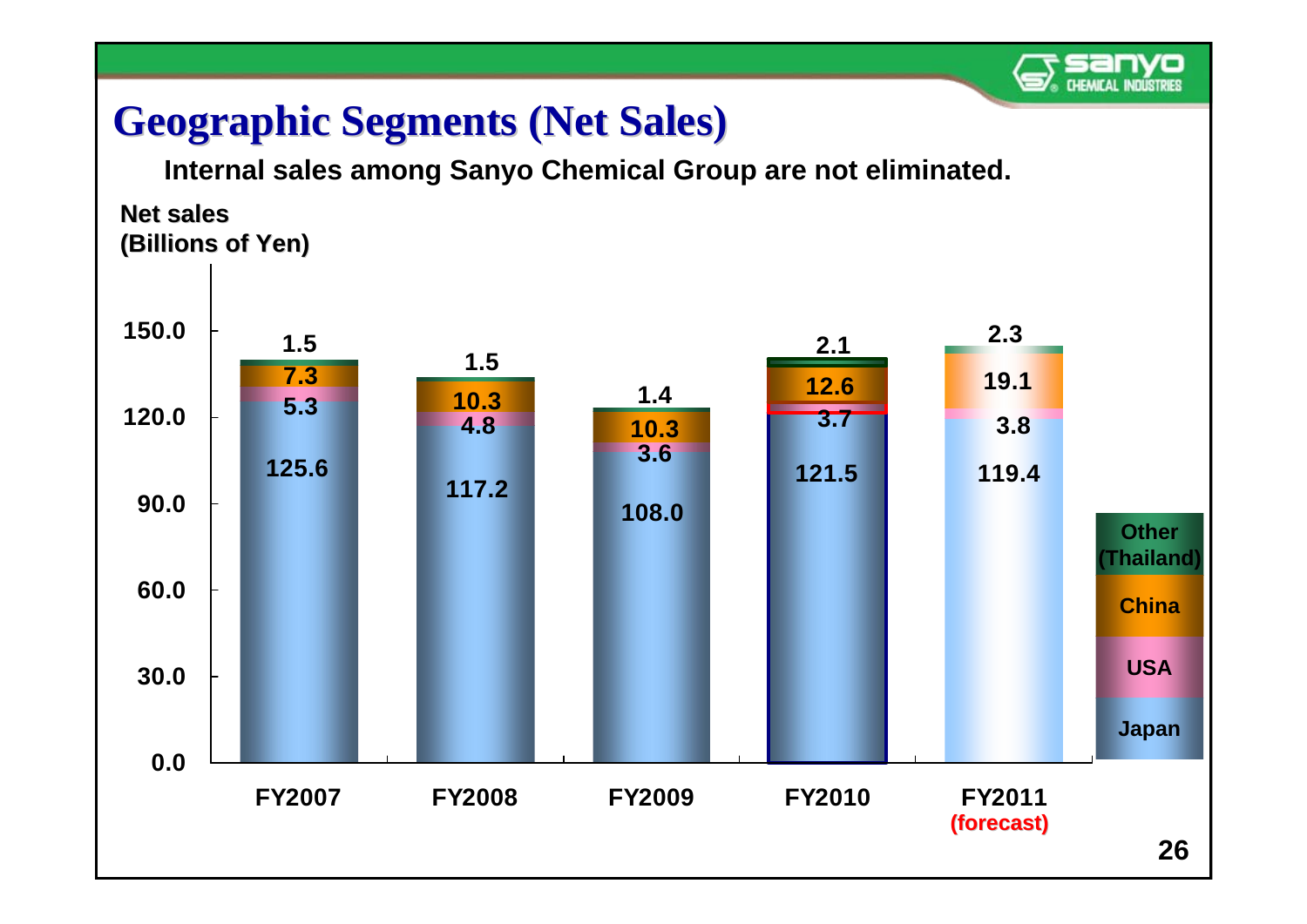# **Geographic Segments (Operating Income)**

**Internal sales among Sanyo Chemical Group are not eliminated.** 

**12.00 (Billions of Yen) (Billions of Yen) Operating income** 

![](_page_28_Figure_4.jpeg)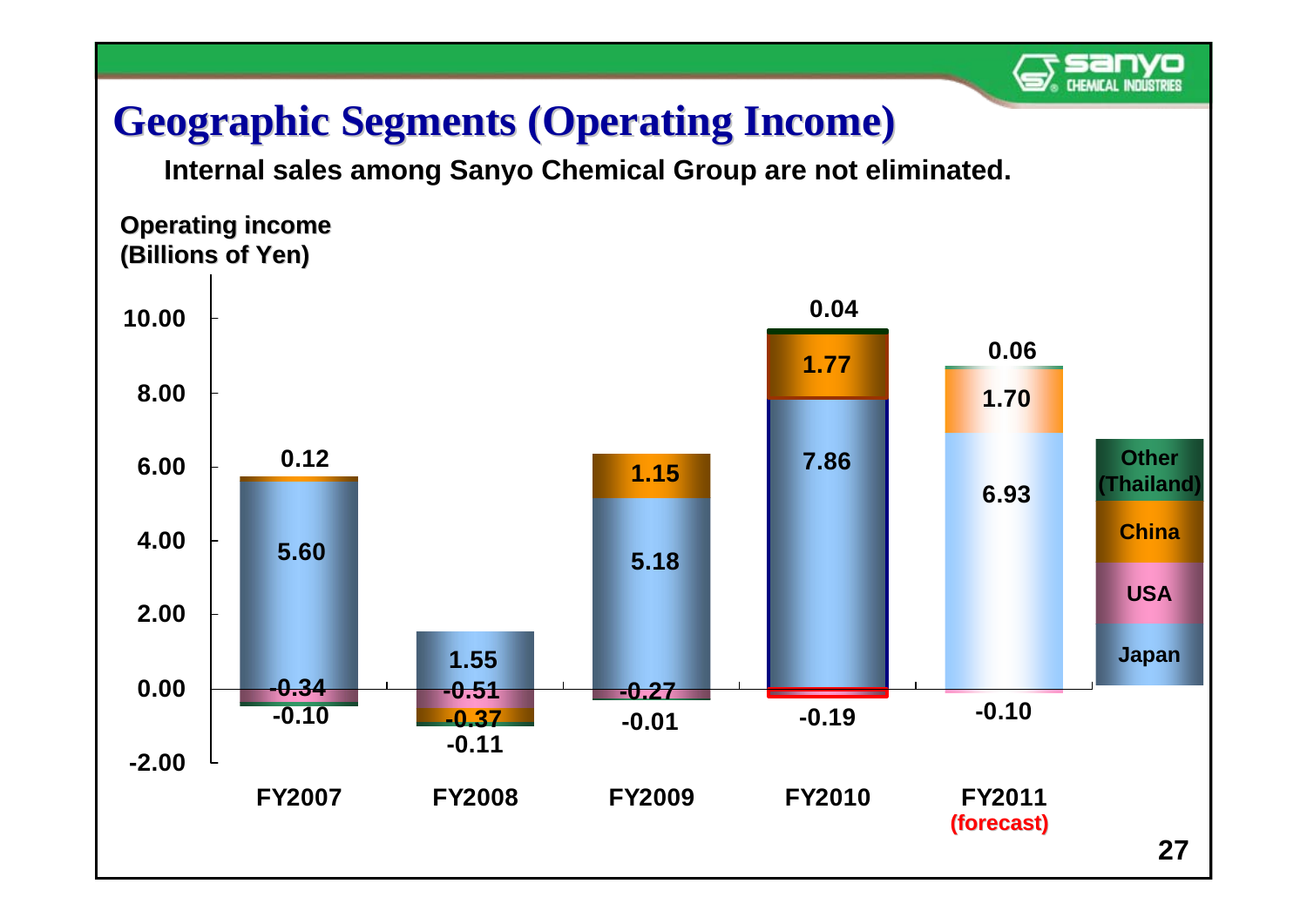![](_page_29_Picture_0.jpeg)

# **Consolidated Overseas Sales Trend Consolidated Overseas Sales Trend**

![](_page_29_Figure_2.jpeg)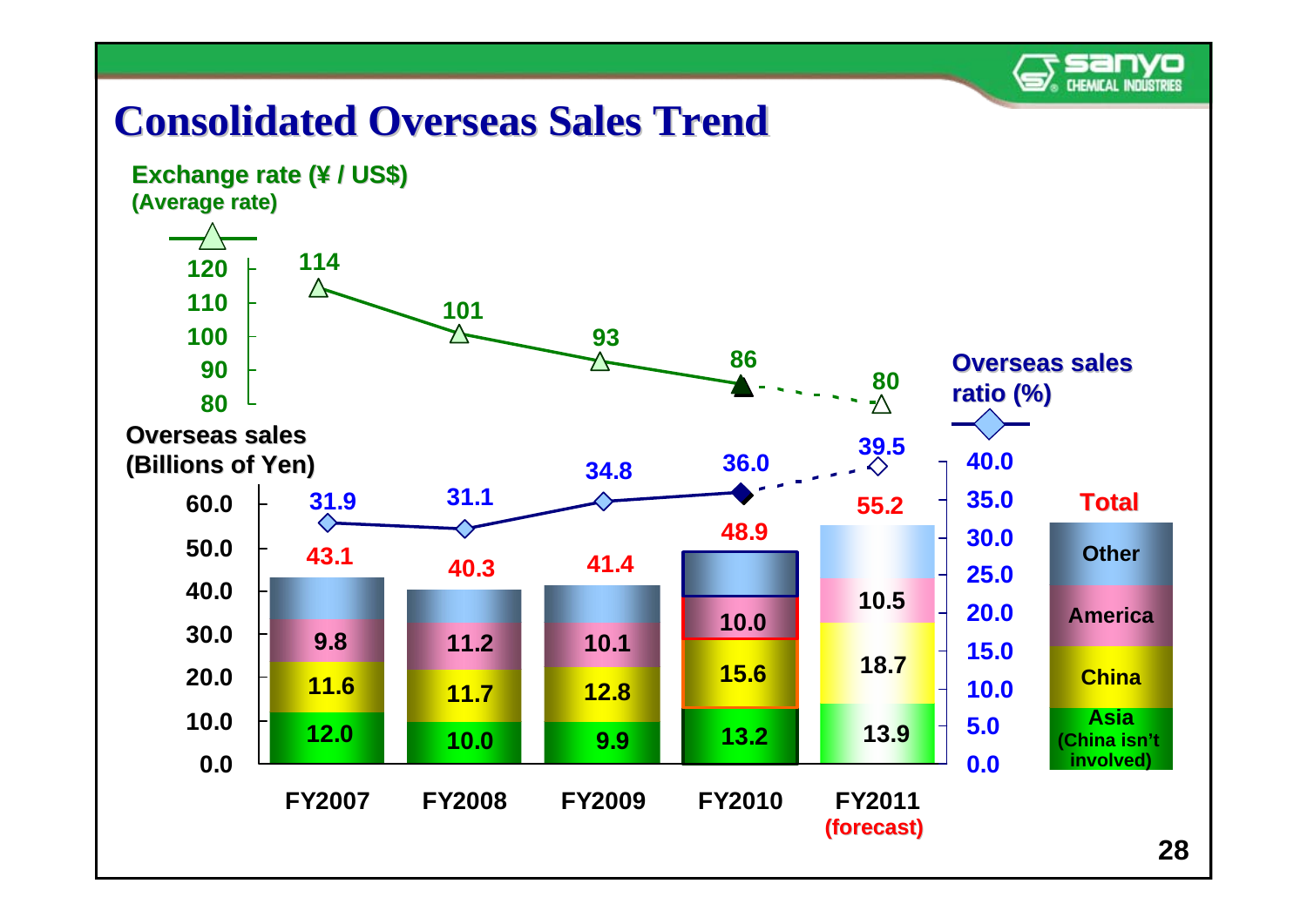![](_page_30_Picture_0.jpeg)

## **Strategic Product Trend (Consolidated)**

![](_page_30_Figure_2.jpeg)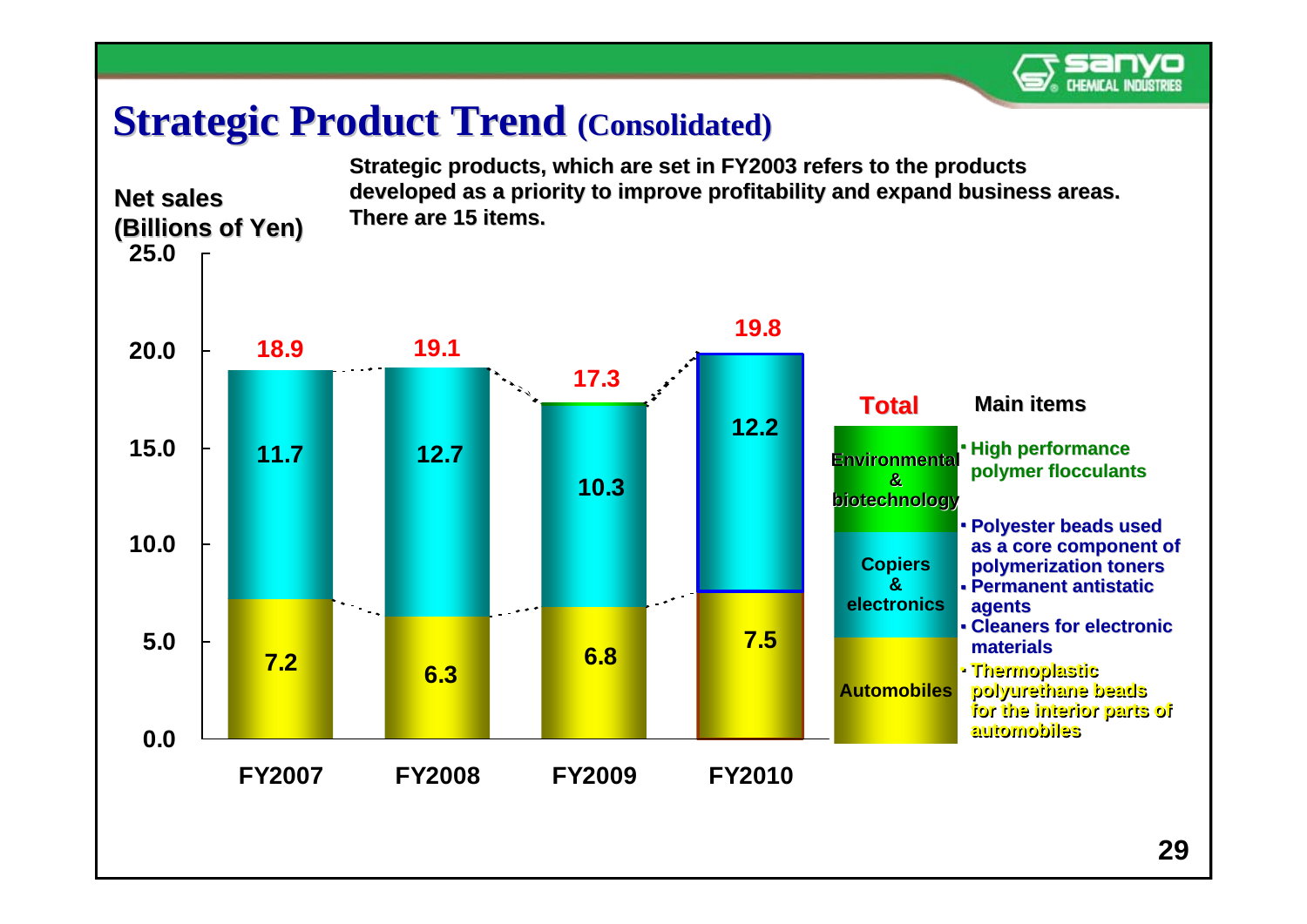![](_page_31_Picture_0.jpeg)

# **Consolidated Investment in Plant & Equipment,<br>and Depreciation & Amortization**

![](_page_31_Figure_2.jpeg)